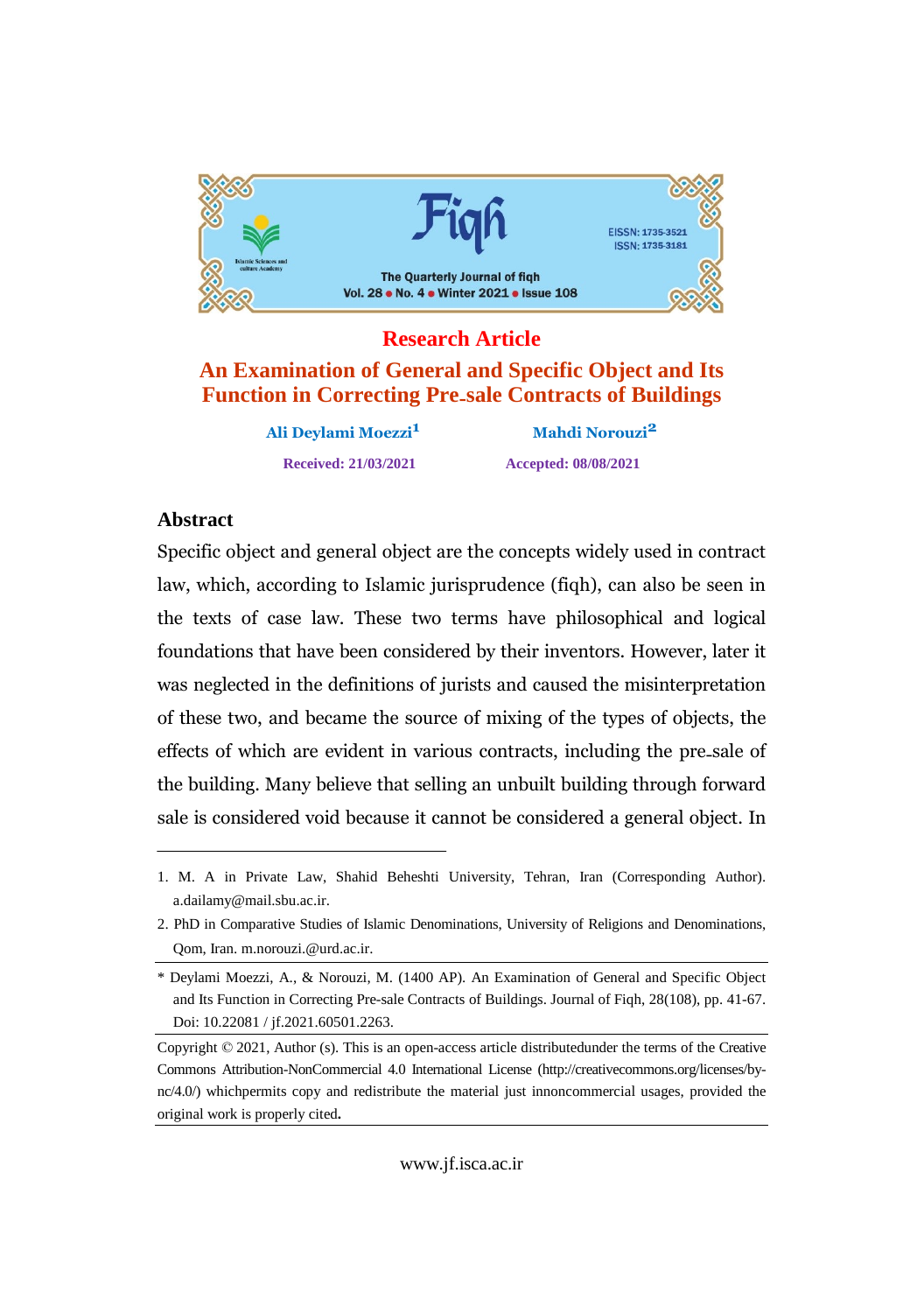the present study, while examining the logical and philosophical foundations of these two terms and the history of their origin and evolution in jurisprudence, it has been shown that the criterion for general and specific object in liability is not the actual multiplicity of external cases, but rather, the validity (in general objects) and invalidity (in specific objects) of multiple cases matter intellectually. In this way, the future building will be considered as a general object and there won't be any problem with the validity of its transfer through forward sale, in terms of the type of the sold object.

### **Keywords**

Types of objects, forward sale, pre-sale of apartments, general liability, future property.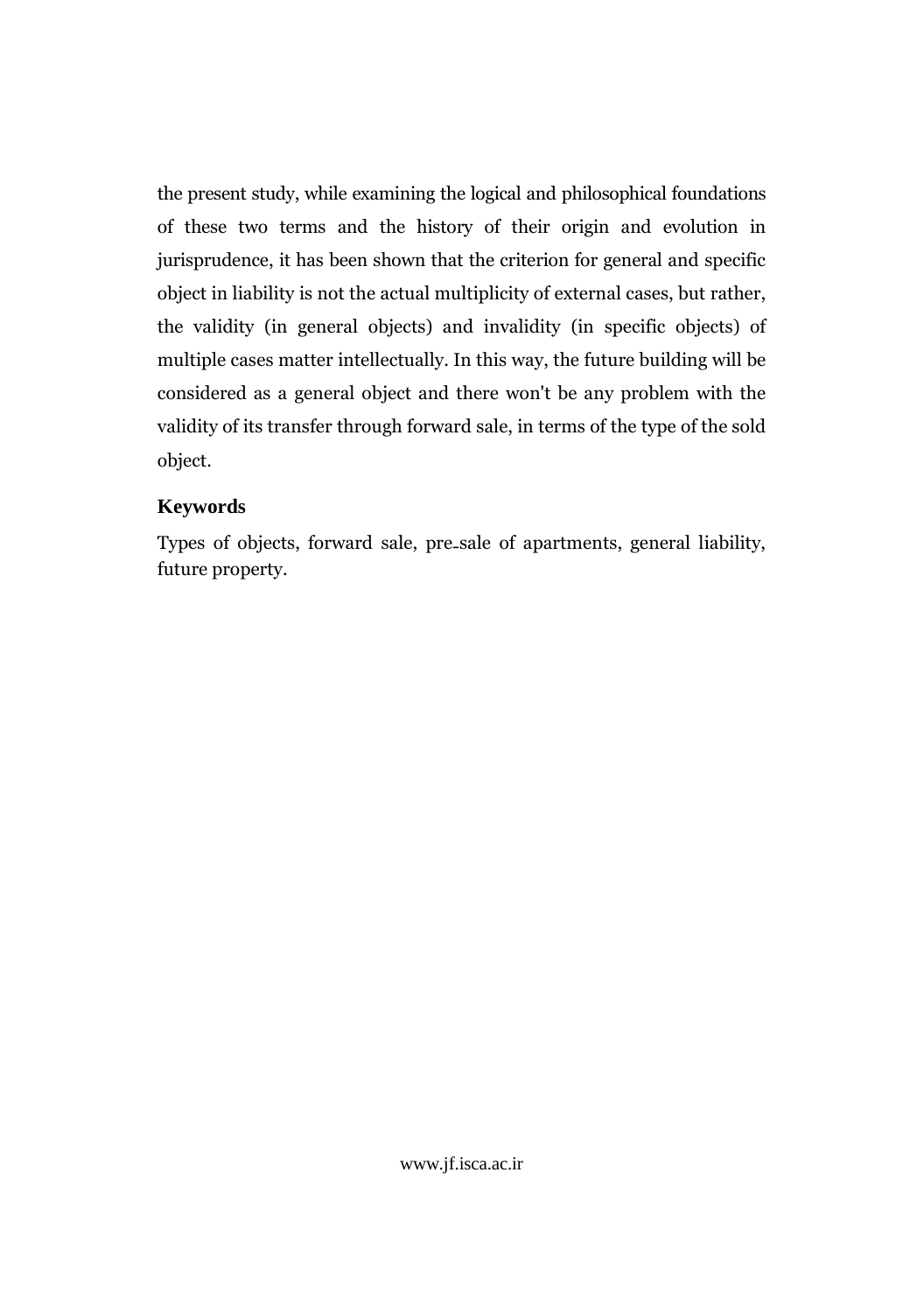

مقاله يژوهشي بازيژوهي عين معين وكلي وكاركرد آن در تصحيح قراردادهای پیشفروش ساختمان مه*دی* نوروزی ۲ على ديلمى معزى<sup>ا</sup> تاريخ پذيرش: ١٤/٥/١٧+/١٤٠٠ تاریخ دریافت: ۱۴۰۰/۰۱/۰۱

#### چکیدہ

عین معین و عین کلی از مفاهیم پرکاربرد در حقوق قراردادها به شمار میرود که بـهتبـع فقـه، بـه متـون .<br>قانون موضوعه نیـز ورود پیـدا کـرده اسـت. ایـن دو اصـطلاح دارای مبـانی فلسـفی و منطقـی اسـت کـه موردتوجه ابداع کنندگان آن دو قرار داشته است، اما بعدها در تعاریف حقوقدانان مغفول مانده و سـبب ارائه تفاسیر ناصحیح از این دو، و منشأ اختلاط اقسام عین گشته که آثار آن در قراردادهـای مختلـف، از جمله پیشفروش ساختمان مشهود است و بهعقیدهٔ بسیاری، فروش سـاختمان سـاختهنشـده از طریـق بیـع سلم، از آن جهت که نمی تواند عین کلی تلقی شود باطل است. در پژوهش حاضر ضمن بررسی مبـانی منطقی و فلسفی این دو اصطلاح و تاریخچهٔ پیدایش و تطور آن دو در فقه، نشان داده شـده کـه مـلاک عین معین و کلی در ذمه، تعدد بالفعل مصادیق خارجی نیست، بلکه قابلیت صدق بر مصادیق متعـدد (در کلی) و عدم آن (در عین معین) از نظر عقلبی معیار است و از ایـن رهگـذر، سـاختمانِ آینـده عـین کلـی محسوب خواهد شد و صحت انتقال آن از طريق بيع سلم، از حيث نوع مبيع، با اشكالي مواجه نيست.

#### كليدواژهها

انواع عین، بیع سلم، پیشفورش آپارتمان، کل<sub>ی</sub> در ذمه، مال آینده.

|                                                                                                              | ۱. دانش آموختهٔ کارشناسی ارشد حقوق خصوصی، دانشگاه شهید بهشتی، تهران، ایران (نویسنده مسئول). |                                                         |  |  |
|--------------------------------------------------------------------------------------------------------------|---------------------------------------------------------------------------------------------|---------------------------------------------------------|--|--|
| a.dailamy@mail.sbu.ac.ir                                                                                     |                                                                                             |                                                         |  |  |
| m.norouzi.@urd.ac.ir                                                                                         | ۲. دانش آموختهٔ دکترای مطالعات تطبیقی مذاهب اسلامی، دانشگاه ادیان و مذاهب، قم، ایران.       |                                                         |  |  |
| * دیلمی معزی، علی؛ نوروزی، مهدی. (۱۴۰۰). بازپژوهی عین معین و کلی و کارکرد آن در تصـحیح قراردادهـای پیش فـروش |                                                                                             |                                                         |  |  |
| Doi: 10.22081/jf.2021.60501.2263                                                                             |                                                                                             | ساختمان. فصلنامه علمی ـ پژوهشی فقه، ۱۸/(۱۰۸)، صص ۴۱-۶۷. |  |  |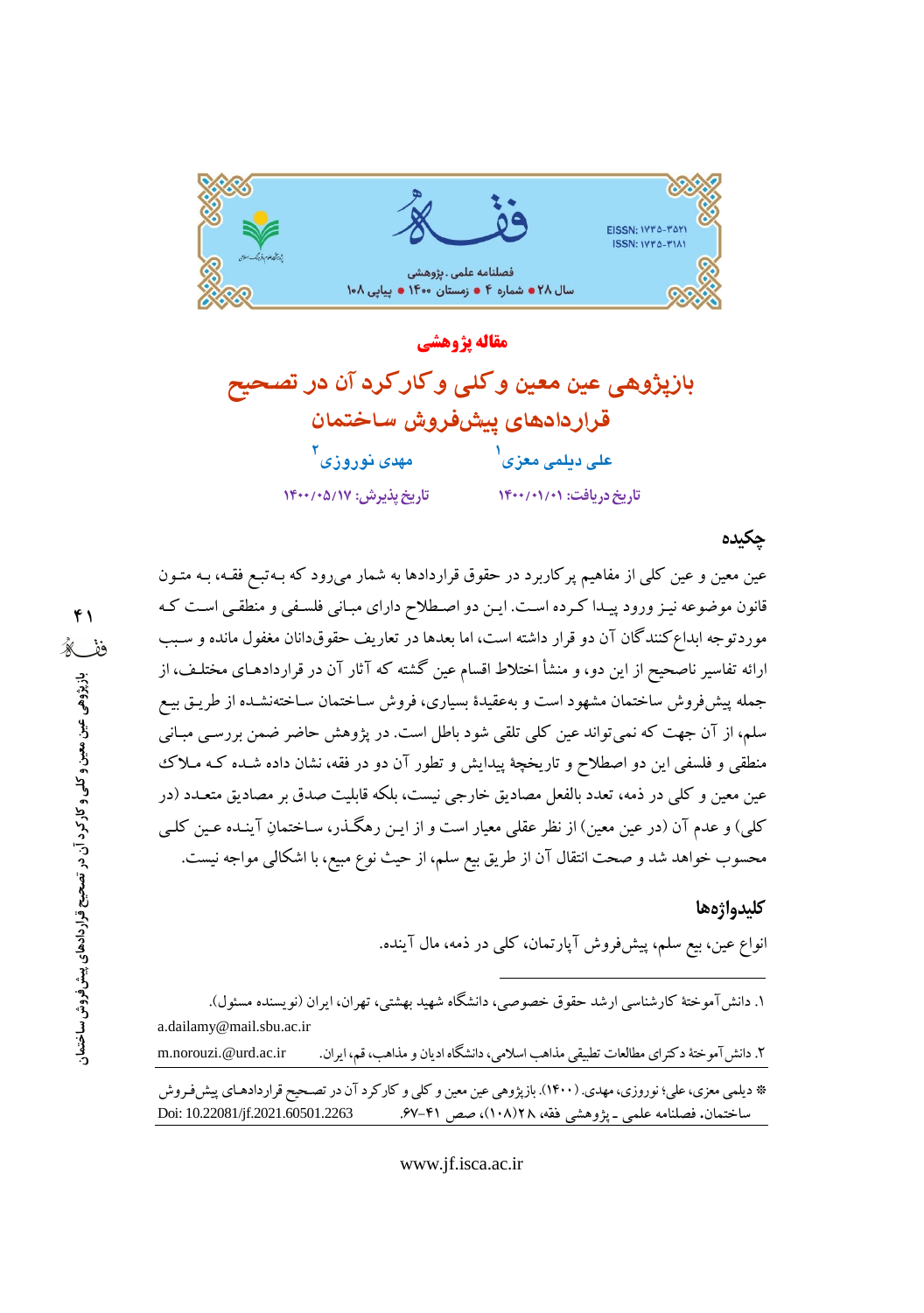مال در يك تقسيمېندي، به عين، منفعت و حق تقسيم ميگردد. عين نيز بـهنوبـهٔ خـود بـه عـين معـين، كلـي در معـين، و كلـي در ذمـه قسـمت مـي گـردد. تقسـيمېنــدي اخيـر و اصطلاحات عین معین و عین کلی، خاستگاهی فقهی دارد و از آنجا بـه قـانون مـدنی راه پیدا کرده است. با این حال، این دو اصطلاح در حقوق بـهدرسـتی تبیـین نشـده و برخـی مصادیق آن دو، با یکدیگر خلط شـده اسـت و اثـر خـود را در بسـیاری از قراردادهـا، از جمله قرارداد پیش فروش ساختمان بر جای نهاده است.

امروزه پیش فروش ساختمان از جملـهٔ قراردادهـای رایـج و ضـروری در اقتصـاد محسوب می شود. دلیل این امر آن است که بسیاری از پیمـان کـاران سـاختمانی، توانـایی تأمین تمـامی سـرمایهٔ موردنیـاز بـرای پـروژه را ندارنـد و لـذا بخشـی از آن را از طریـق مشارکت مالکان آیندهٔ واحدها تأمین میiمایند. گسترش این قراردادها قانونگذار را بـر آن داشت تا قانون پیش فروش ساختمان را در سال ۱۳۸۹ تصویب نمایـد. بـا ایـن حـال قراردادهایی که میان پیمانکار و خریداران منعقد می گشت، از حیث حقـوقی مشـکلاتی را به همراه آورد. از جمله آنکه در تفسیر ماهیت این قراردادها اختلاف افتـاد و در آرای صادره از محاکم و نظرات حقوقدانان، عقود مختلفی از جمله صلح، شرکت، استصناع، بیع، و قرارداد خصوصی موضوع ماده ۱۰ قـانون مـدنی، بـهعنـوان مبنـای ایـن قراردادهـا معرفی گشت (غریبه و مسعودی، ۱۳۹۰، ص ۲). ناگفته نماند که بر مبنای اختلافـات موجـود در تفسير اين قراردادها، احكام و آثار آنها در مراحل سـه گانـهٔ تشـكيل، اجـرا و سـقوط نيـز تفاوت مي يابد.

در قانون پیش فروش ساختمان، اگرچه عبارات «پیشفروش» و «پیشخرید» ظهور در بیع دارند، اما بهدلیل اجمال موجود در متن قانون، اشکالاتی در خصوص تطبیق قواعـد بیع بر این قراردادها وجود دارد که از سوی حقوقدانان راهحلهایی جهت توجیـه ایـن مشکلات ارائه شده است. منشأ برخی از این ایرادات، تلقی رایج و در عین حال نادرست از عین معین و عین کلی در ذمه است.

www.if.isca.ac.ir

درآمد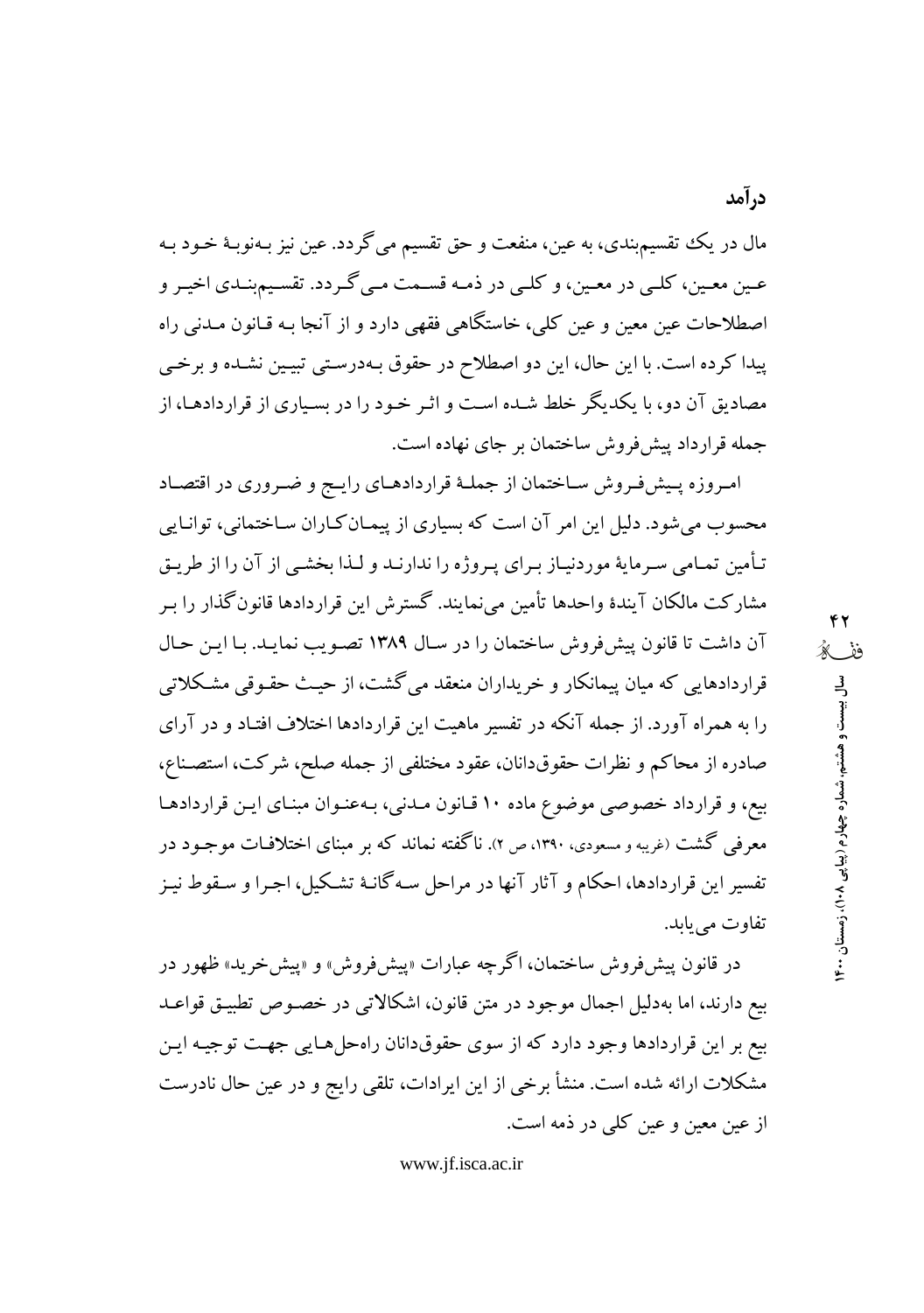در بخش اول از این پـژوهش، تفاسـیر ارائـهشـده از قـرارداد پـیشفرروش سـاختمان بهعنوان بیع را از نظر گذرانده و پس از طرح ایـراد مـوردنظر، در بخـش دوم بـه بررسـی تلقی رایج از عین معین و کلی و تبیـین صـحیح ایـن دو، بـا توجـه بـه سـابقه فقهـی آنهـا مبي پردازيم و در نهايت، كباركرد تبيين صحيح عين كلبي در تصحيح قراردادهاي ییش فروش ساختمان را موردبررسی قرار میدهیم.

در ارتباط با عین معین و عین کلی پژوهشهایی صورت گرفتـه کـه عمـدتاً بـه تبیـین آثار و احکام آن دو پرداخته و مشکل عدمتبیین ضابطهمندی عین معـین و کلـی در آنهـا همچنان بی پاسخ مانده است. ضـمن آنکـه در پـژوهش حاضـر، بـرخلاف پـژوهشهـاي دیگر، به ریشهٔ پیدایش و تطور این دو مفهوم از منظر تاریخ فقه نیز پرداختـه شـده اسـت. از جملهٔ این یژوهش ها می توان به مقالات ذیل اشاره کرد:

۱. مقالهٔ «کلبی در ذمه و عین معین در فقه و حقوق»، نگاشتهٔ سید علی دلبری و فـرزاد بهشتی، منتشرشده در مجلهٔ آموزههای فقه مدنی، دانشگاه علوم اسلامی رضوی، شمارهٔ ۸،  $.1497$ 

۲. مقالهٔ «ماهیت تملیکی بیـع کلـی بـر ذمـه و دیـن»، نگاشـتهٔ علـیمحمـد حکیمیـان، منتشرشده در مجلهٔ حقوق اسلامی، سال چهاردهم، شماره ۵۳، ۱۳۹۶.

در رابطه با قراردادهای پیش فروش ساختمان نیز پـژوهش هـای متعـددی انجـام شـده است؛ از جمله:

۱. مقالهٔ «بررسی فقهی ِحقوقی قبرارداد پیش فیروش آپارتیمان»، نگاشتهٔ علی اکبر ایزدیفرد و حسین کاویار، منتشرشده در مجلهٔ فقه و حقوق، سال پنجم، شمارهٔ ۱۸، پاییز  $\mathcal{N}$ 

۲. مقالهٔ «بررسی امکان تبیین قرارداد پیشفروش آپارتمان در قالب عقد صـلح و بیـع سلم»، نگاشتهٔ علی غریبه و ناصر مسعودی، منتشرشده در فصلنامهٔ تخصصی فقه و حقوق اسلامی، سال هفتم، شمارهٔ ۲۳، ۱۳۹۰.

با این حال راهحل ارائهشده در پژوهش حاضر بـرای ازمیـانبرداشـتن یکـی از موانـع پیش روی این قراردادها، در پژوهش های پیشین فاقد سابقه است.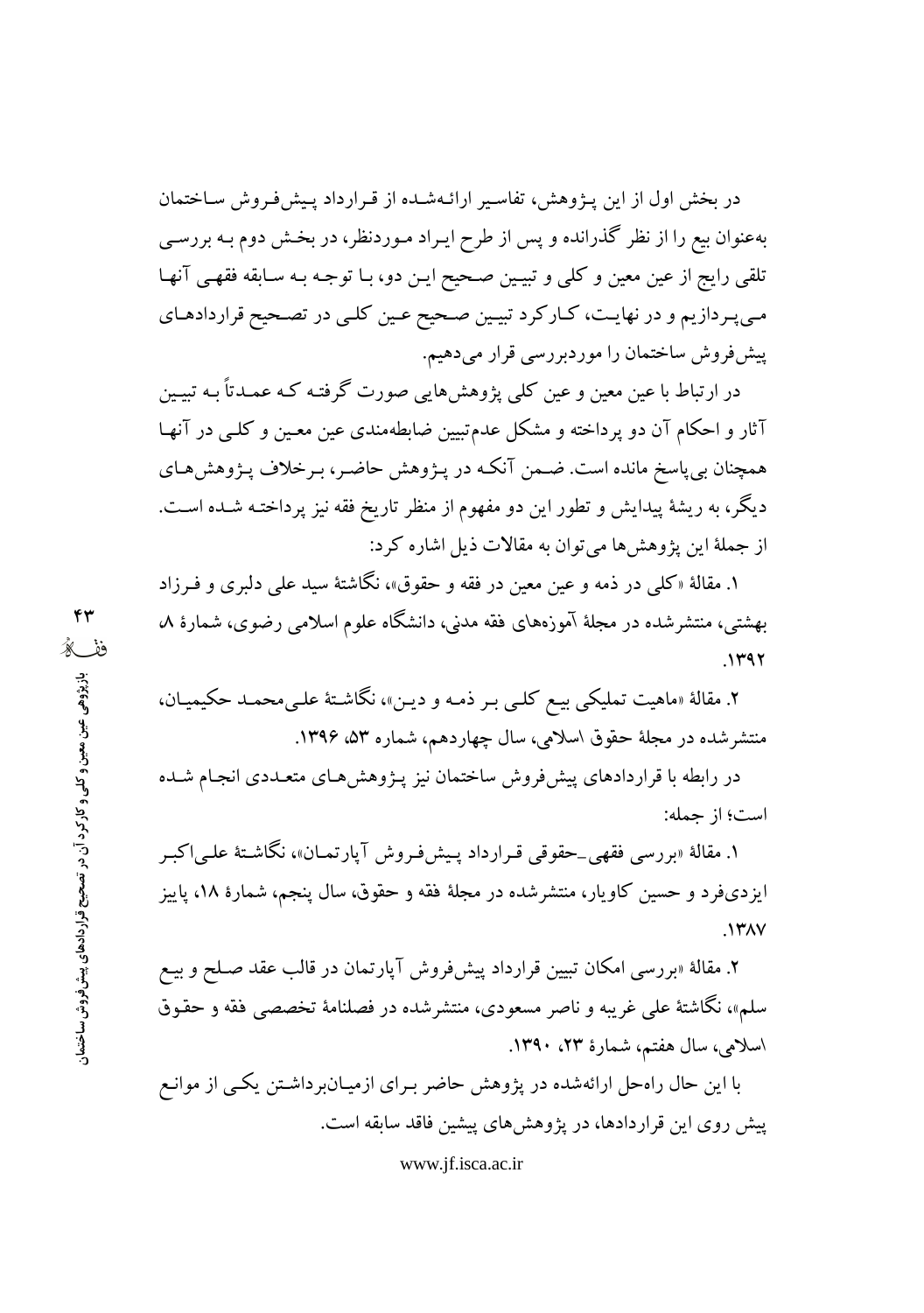# **۱. قرارداد پیش فروش بهمثابه عقد بیع**

از زمانی که قراردادهای پیش فروش یا به عرصه ظهـور نهـاد، حقـوقدانـان در تفسـیر آن مسیرهای متفاوتی را پیمودنـد. دلیـل ایـن امـر را مـیتـوان در پیچیـدگی ایـن قراردادهـا جست؛ چراکه در قراردادهای پیش فروش، از یک طرف با مسئلهٔ خرید و فروش کـالای نهایی مواجهیم و از طرف دیگر، با مسئلهٔ خرید مواد اولیـه و سـاخت کـالا، و گـاه حتـی ممکن است پیش خریدار بهجای وجه نقد، زمین موردساخت را بهعنوان ثمن قـرار دهـد. از سوی دیگر، این پیش فروش ها در قالب آپارتمانسازی انجام می شود که سبب گشته یای قوانین خاص مربوط به آپارتمانها از جمله قـانون تملـک آپارتمـانهـا و آپـینiامـه اجرائی آن به این قراردادها باز شود. ازاین رو قراردادهای پیشفروش ساختمان در میان حقوقدانان به عقود مختلفي از قبيل صلح، شركت، استصناع، بيـع، و قـرارداد خصوصـي موضوع ماده ۱۰ قانون مدنی تفسیر شده است. (غریبه و مسعودی، ۱۳۹۰، ص ۲).

آنچه که با موضوع پژوهش حاضر مرتبط است، تفسیر قرارداد پیش فروش سـاختمان بهعنوان عقد بیع است. در این دیدگاه، زمین یا واحد ساختمانی بهعنـوان مبیـع قـرار داده میشود. قائلان این دیدگاه، در تعیین نوع عقد بیع اتفاقنظر ندارند؛ بیع مشروط (طباطبایی و کیانی، ۱۳۹۳، ص ۵۸)، بیع معدوم به تبع موجود، بیع معلق (ایـزدیفـرد و کاویـار، ۱۳۸۷، صـص ۱۰۵\_ ۱۰۶) و بیع سلم از جمله تفاسیر ارائهشـده اسـت. از میـان چهـار دیـدگاه فـوق، آنچـه کـه پژوهش حاضر میتواند در آن گرهگشا باشد، دیـدگاه بیـع سـلف اسـت کـه بـا تفصـیل بیشتری مطرح خواهد شد؛ بدین جهت که در دیدگاه نخست، مبیع زمین است که اساساً از ناحیه کلبی یا معینبودن مبیع با مشکلبی مواجه نیست. دیدگاه دوم و سوم نیـز مبتنـبی بـر تلقی ساختمان ساختهنشده بهعنوان مال معین است؛ در حالی که پـژوهش حاضـر تـلاش دارد ساختمان موردپیشفروش را بهعنوان عین کلبی تلقبی نمایـد کـه بـرخلاف ایـن دو دیدگاه است.

۱\_۱. بیع سلف یا سلم محقق حلي بيع سلم را چنين تعريف كرده است: «سلم عبـارت اسـت از خريـد مـالي www.jf.isca.ac.ir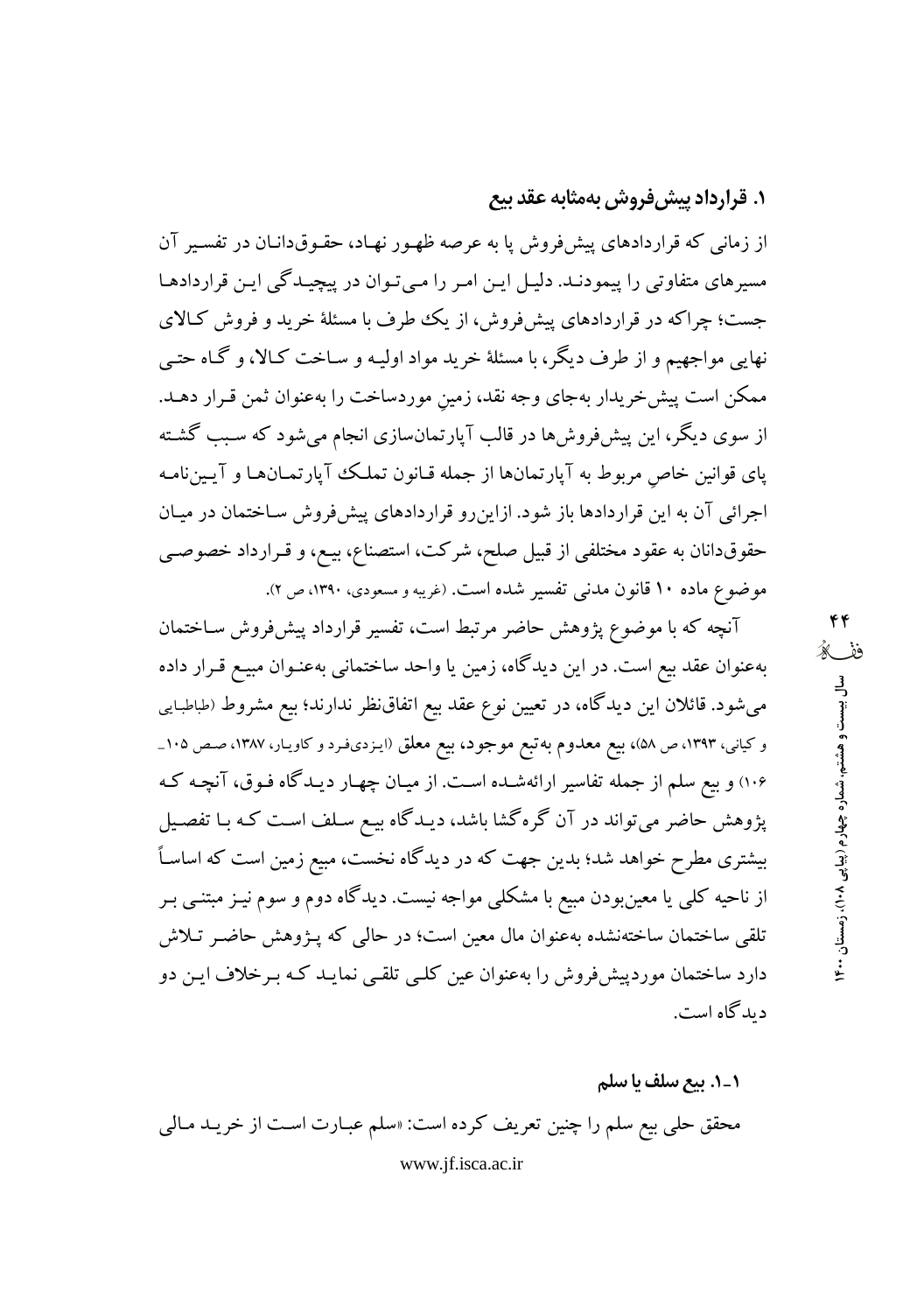مضمون (در ذمه) با اجل معلوم، با مالی که حاضر است، یا در حکم حاضر (مانند دینی بـر ذمه که در مجلس عقد بهعنوان ثمن تعیین می گردد) است» (محقق حلی، ۱۴۰۸ق، ج۲، ص ۵۵). برخی از حقوقدانان سلم را بیعبی معرفی کردهانـد کـه مبیـع آن کلـی در ذمـه اسـت و موعدی برای تسلیم آن مقرر میشود (جعفری لنگردوی، ۱۳۷۸، ص ۹۷۸). بیـع سـلم در قـانون مدنی بدون بردن نام در ماده ۳۴۱ مورداشاره قرار گرفته است. فقهـا عـلاوه بـر شـروط عمومی صحت بیع، دو شرط اساسی دیگر را برای سلم لازم میداننـد: ۱. قـبض ثمـن در مجلس عقد، ۲. ذکر اوصاف و جنس و مقدار مبیع، و بهطور کل، ذکر هر چیزی کـه در میزان ثمن دخیل است، به گونهای که رفع جهالت شود (شهید ثانی، ۱۴۱۰ق، ج۳، ص ۴۰۸).

مطابق تعریف بیع سلم و همانطور که در نگاشتههای حقوقی تصریح شده، مسلمفیـه باید کلبی باشد و سلم در اعیان شخصی راه ندارد (کاتوزیان، ۱۳۸۷، ص ۱۷۴؛ محقق حلبی، ۱۴۰۸ق، ج۲، ص ۵۵؛ شهید ثانی، ۱۴۱۰ق، ج۳، ص ۴۰۲). از سوی دیگر، نویسندگان حقوقی تصریح دارنــد کـه تنهـا مـال مثلـي قابليـت بيـع کلـي را دارد و امـوال قيمـي تنهـا بـهشـکل عـين معـين قابلدادوستد هستند. پس موضوع بیع سلم باید عین کلبی مثلبی باشـد (تـوکلبی، ۱۳۹۶، ص ۴۵). مشکل عمدهای کـه پـیش روی پـیشفروش سـاختمان از طریـق بیـع سـلم وجـود دارد، مخالفت با این شرط است. مطابق تلقبی رایـج از عـین معـین و کلـی، آپارتمـانی کـه در مکان مشخص و طبق نقشه مشخص ساخته خواهد شد، تنها یک مصداق خواهـد داشـت و لذا عین معین است، نـه کلـی فـی|لذمـه (ایـزدیفرد و کاویـار، ۱۳۸۷، ص ۱۰۳). برخـی نیـز بـا پذیرش شباهت آپارتمان ساختهنشده به عین کلبی، آن را چیزی میانـهٔ عـین معـین و عـین كلي تلقى كردهاند (كاتوزيان، ١٣٨٧، ص ٢٧٧). با اين حساب، تفسير پيش فروش ساختمان بهعنوان بیع سلم با چند مانع روبـرو اسـت کـه یکـی از آنهـا، عـین.معـینبـودن سـاختمان موضوع قرارداد است.

# ۲. عین معین و عین کلی

هرچند مال به اعتباراتی چون منقول و غیرمنقول، دارای مالک مشخص و غیرمشخص (م ۲۳ ق.م و بعد)، مثلی و قیمی (م ۹۵ ق.م) تقسیم شده است، اما یکی از تقسیمات مهم آن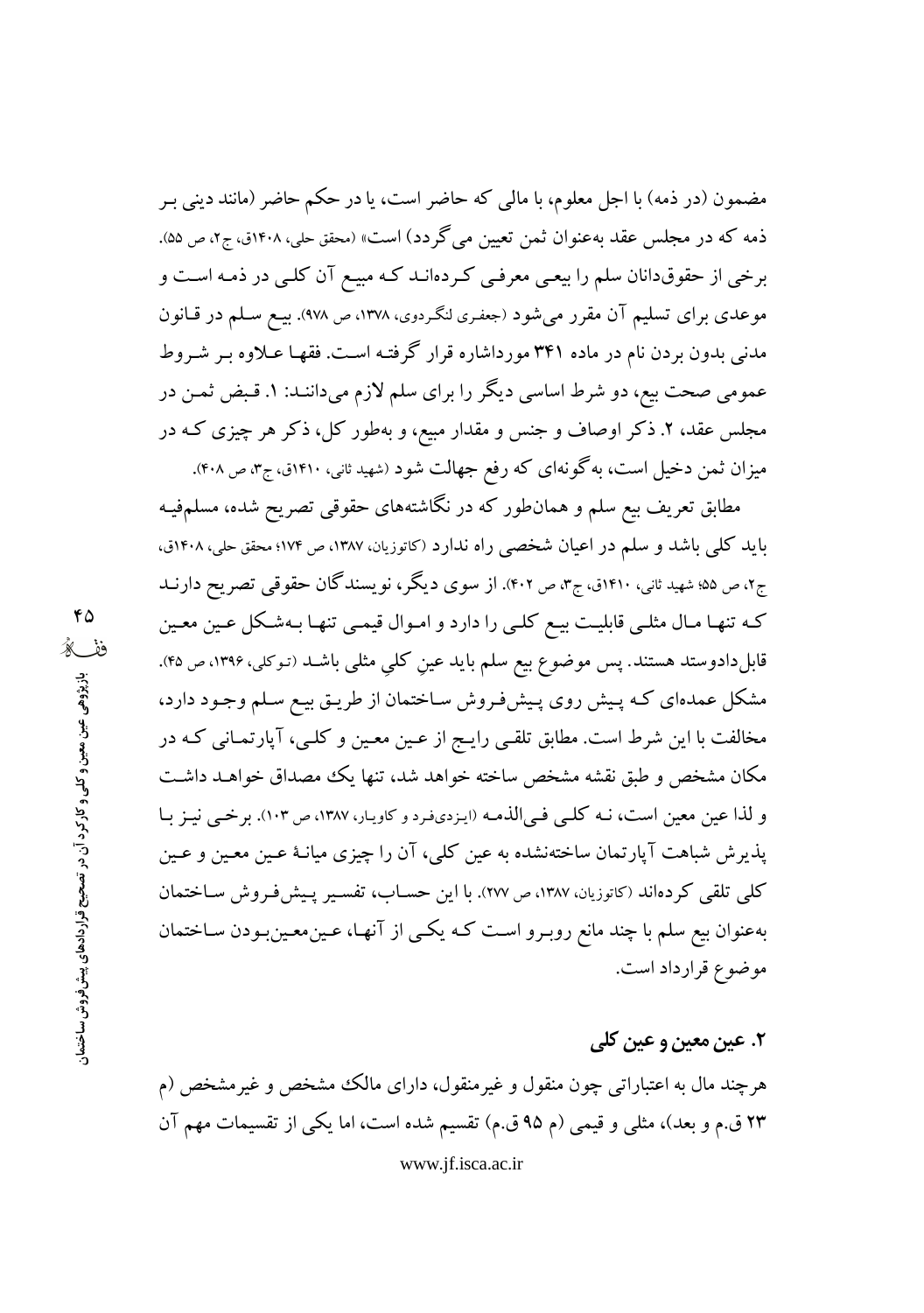تقسیم مال به عین، منفعت و حق است (م ۲۹ ق.م) که عین به «معین» و «کلبی در ذمه»، از زیر مجموعههای این قسمت به شمار می رود. در ادامه، ابتدا تعریف عین و اقسـام آن در حقوق و فقه امامیه را موردبررسی قرار داده تا به تبیین صحیحی از عین معین و عین کلـی دست يابيم.

٢\_١. عين معين و عين كلي در حقوق

گروهی از حقوقدانان در تعریف عـین گفتـهانـد: «مـالی اسـت کـه در عـالـم خـارج موجود و با حس لامسه قابل درک باشد» (کاتوزیان، ۱۳۸۸، ص ۲۵) و برخبی دیگر گفتـهانــد: «عین مالی است که اگر موجود شد دارای سـه بعـد باشـد» (جعفـری لنگـرودی، ۱۳۸۰، ص ۶۸). عین بهنوبه خود به سه دسته تقسیم می گردد: عین معین، کلـی در معـین، و کلـی در ذمـه. این تقسیم که ریشه در فقه دارد، از متن قانون مدنی نیز قابل!ستفاده است. قـانون مــدنی در ماده ۳۳۸، بیع را «تملیک عـین» معرفـی نمـوده و در مـاده ۳۵۰، انـواع مبیـع را شـامل «مفروز، مشاع، مقدار معیّن بهطور کلبی از شبیء متساویالاجزاء و کلبی فی الذّمه» معرفبی می نماید و در ماده ۳۶۱ و ۷۷۴، صحبت از «عین معین» می نماید و در ماده ۲۷۹، موضوع تعهد را «عین شخصی» و «کلی» میداند و در ماده ۳۵۱ در توضیح مبیع کلبی، عبـارت «صادق بر افراد عدیده» را به کار برده است. از جمع این موارد میتوان نتیجه گرفت کـه عین معین یا شخصی، صادق بر افراد عدیده نیست و بر دو قسم مفـروز و مشـاع اسـت، و دو قسم دیگر از عین میماند که صادق بر افـراد عدیـده اسـت؛ یکـی مقـداری معـین از شيء متساويالاجزاء كـه در لسـان حقـوقدانـان بـه كلـي در معـين شـناخته مـي شـود، و ديگري کلي در ذمه. البته گاه «عين» بهنحو مطلق به کار مي رود و مراد از آن عـين معـين در برابر کلی در معین و کلی در ذمه است. بنابراین عـین دارای دو اسـتعمال اسـت: گـاه بهمعنای شیء ملموس در مقابل منفعت و حق، و گاه بهمعنای عین شخصی در برابر کلی. برخی از حقوقدانان معتقدند عین در ماده ۳۳۸ قانون مدنی بهمعنـای اخیـر اسـت (جعفـری لنگرودي، ١٣٧٠، ص ۴٨٣). اما در نوشتار حاضر، مراد از عين بـهطـور مطلـق، همـان اصـطلاح اعم است.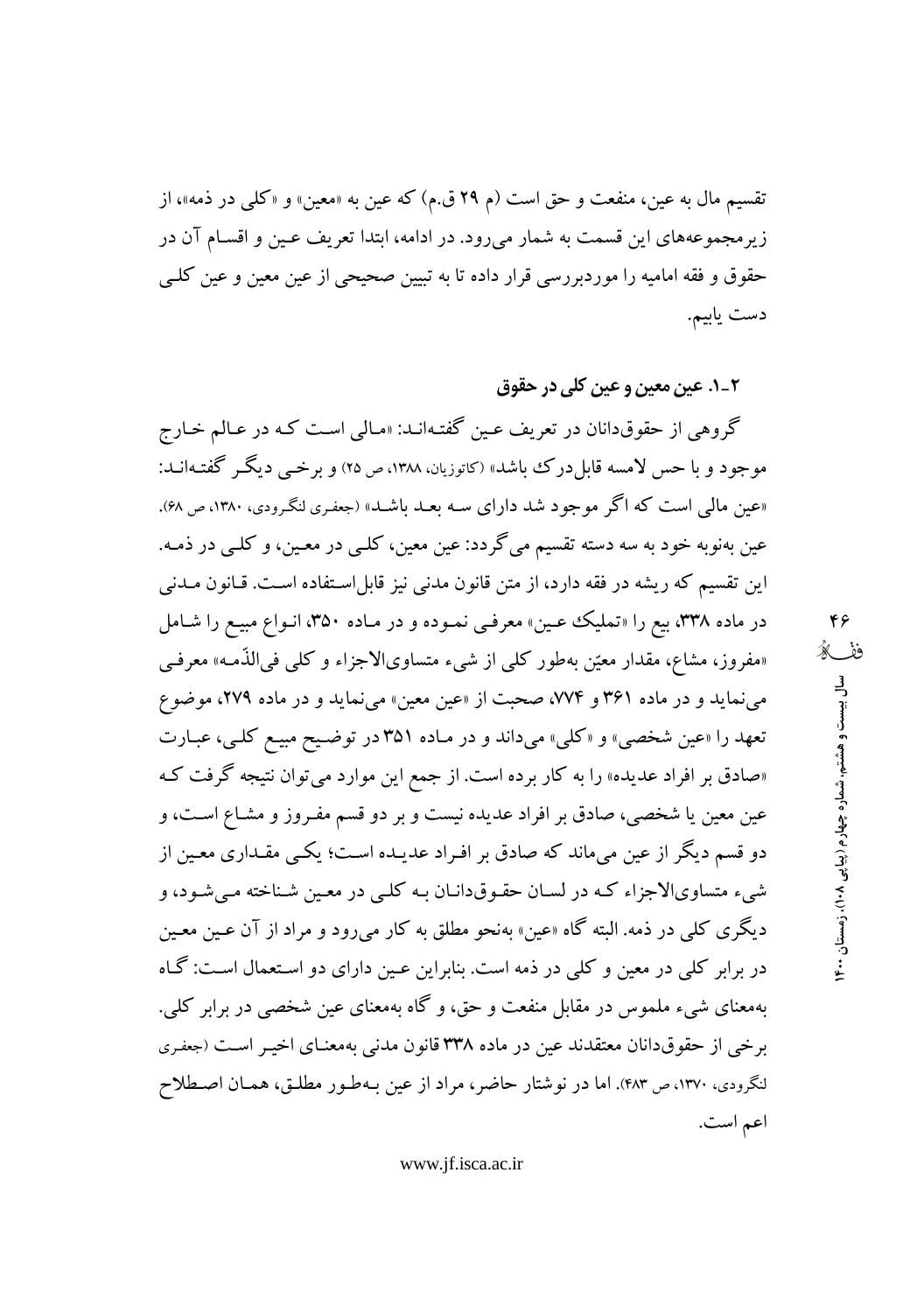قانون مدنی تعریف کامل تری از اقسام عین ارائه نداده است. حقوقدانـان عـین معـین را با عباراتي قريبالمضمون تعريف كردهاند. از جملـه: «عـين معـين مـالي اسـت كـه در عالم خارج، جدای از سایر اموال مشخص و قابلِاشاره باشد. عین معین که عین شخصـی و خارجی نیز نامیده می شود، ممکن است مفروز یـا مشـاع باشـد» (کاتوزیـان، ۱۳۸۶، ص ۳۵)، «عین خارجی که آن را عین شخصی و عین معین نیز گویند، به چیزی گفته می شـود کـه در خارج موجود و بتوان به آن اشاره حسیه نمود؛ ماننـد آن خانـه و آن دو گـونی گنـدم موجود» (امامی، بیتا، ج۱، ص ۴۳۲)، «مال موجود در خارج را که مشخص و ممتاز باشد، عین معین گویند» (جفعری لنگرودی، ۱۳۷۸، ج۴، ص ۲۷۰۳، ش۱۰۰۸۳).

در تعریف مال کلبی در ذمه نیز گفتهاند: «مالمی است که صـفات آن در ذهـن معـین و در عالم خارج صادق بر افراد عدیده باشـد» (کاتوزیـان، ۱۳۸۶، ص ۳۷)، و نیـز «اشـیایی که بهواسطهٔ عدد یا وزن یا مقدار مشخصی در ذمهٔ متعهد معینی قرار می گیرند و تشخص خارجی (فرد معین خارجی) آنها در نظر گرفته نمـیشـود، ماننـد ده مـن گنـدم در ذمـه» (جعفري لنگرودي، ١٣٧٠، ص ۴۸۳).

همانطور که مشاهده مـي شـود، مـلاک «عـين معـين» در نـزد حقـوقدانـان، «وجـود خارجي» و «امكان اشاره حسي»، و در قانون مدنى با توجه به مفهـوم مخـالف مـاده ٣٥١، «عدم صدق بر افراد عدیده» است. با این تعریف، اموری از قبیـل حـق مالکیـت فکـری و معنوی از تعریف عین معین خارج مـیگـردد. امـا تعـابیر حقـوقدانـان در تعریـف کلـی فیالذمه هماهنگ نیست که در مجموع میتوان مـلاک هـای زیـر را بـرای آن اسـتخراج کرد: «معینبودن صفات در ذهن»، «صـدق بـر افـراد متعـدد در خـارج»، «قرارگـرفتن بـر ذمه»، «تعيين عددي، وزني يا مقداري» و «لحاظ نشدن تشخص خارجي».

تعاریف فوق از جهاتی قابل ملاحظه است کـه پـیش از پـرداختن بـه آنهـا لازم اسـت نکاتبی در رابطه با اصول تقسیم صحیح توضیح داده شود (مظفر، بیتا، صص ۱۰۶\_۱۰۸). هـر تقسیم متشکل از یک مقسم، اقسام و اساس تقسیم است. مقســم همـان امـری اسـت کـه موردتقسیم قرار می گیرد. برای صحت هر تقسیم سه شرط آتی باید تـأمین گـردد: تبـاین اقسام، وحدت جهت (اساس)، و جامعیت. شرط تبـاین اقسـامْ گویـای آن اسـت کـه هـر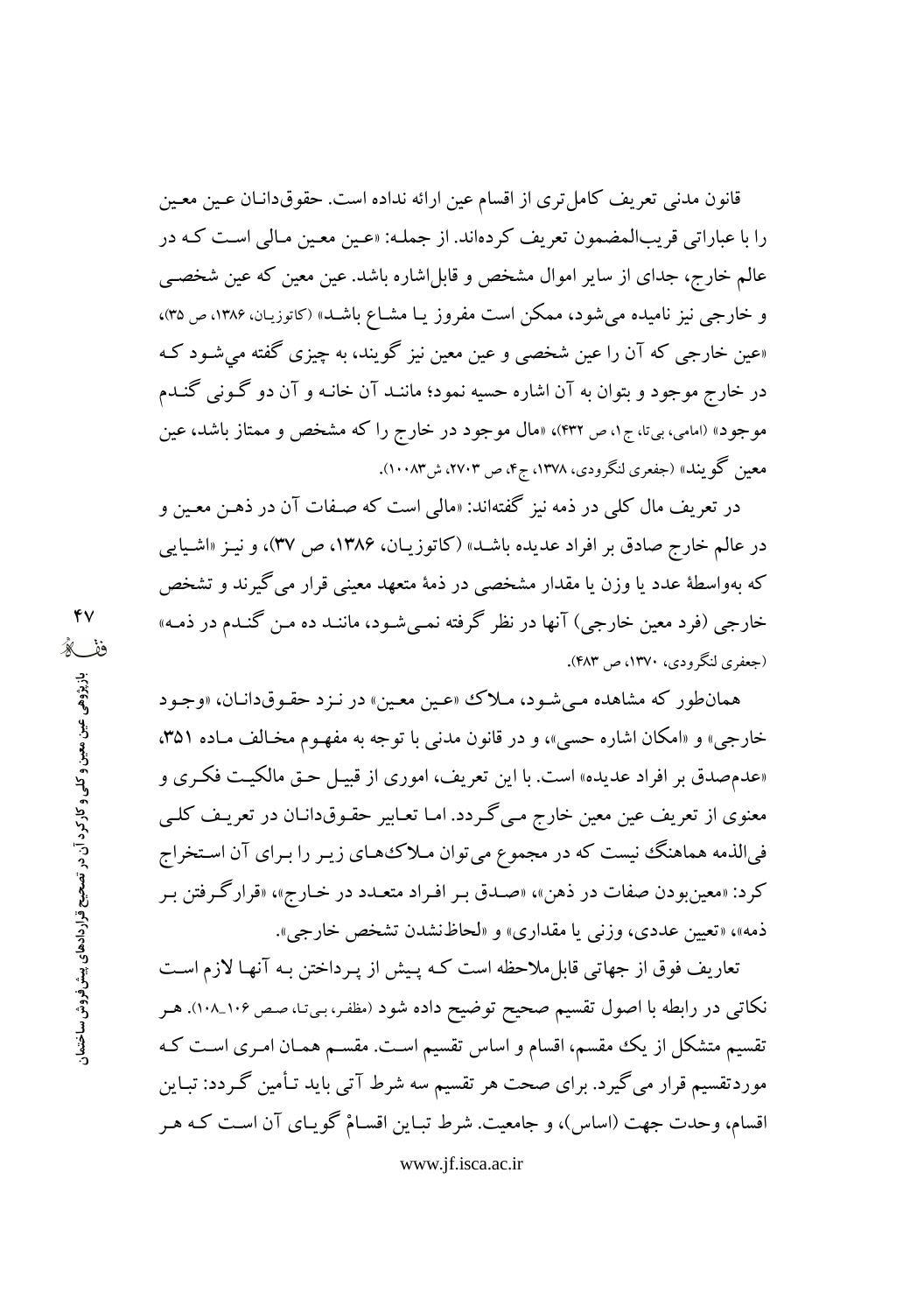مصداقی از مقسم که در نظر گرفته شود، فقط و فقط تحت یک قسم می گنجـد و محـال است بین دو دسته که قسیم یکدیگرنـد، مصـداق مشـتر کې وجـود داشـته باشـد. اسـاس تقسيم نيز بايد واحد باشد. يعني بايد جهت واحدى در مقسم لحـاظ شـود و تقسـيم فقـط بهاعتبار همان انجام گیرد. بهعنوان مثـال اگـر انسـان را بـهعنـوان مقسـم در نظـر بگیـریم، میتوان آن را از جهت جنسیت به زن و مـرد تقسـیم نمـود و دیگـر نمـیتـوان در همـان تقسیم، اقسامی از قبیل پیر و جوان را نیز وارد کرد؛ زیرا تقسیم بـه پیـر و جـوان از جهـت سن است، نه از جهت جنسیت. همچنین جمع اقسام باید مساوی مقسم باشد. یعنی تقسیم باید جامع جمیع افـرادِ آن مقسـم باشـد و اگـر مصـداقی از مقسـم یافـت شـد کـه تحـت هیچ یک از اقسام نمی گنجد، دراین صورت آن تقسیم ناقص است. خلـل در هـر یـک از اصول فوق به صحت تقسیم آسیب میرساند. همچنین تقسیم انـواع گونـاگونی دارد، از جمله ثنایی و تفصیلی (عقلی و استقرایی) کـه در دو تـای اول، عقـلاً محـال اسـت قسـیم دبگری موجود پاشد.

حال با توجه به اصول فوق، اشکالاتی را که بر تعاریف ارائهشده از عین معین و کلی وارد است، از نظر می گذرانیم:

۱. اساس تقسیم روشن نیست و اگر تعاریف مذکور را با دقت بیشتری موردنظر قـرار دهیم، قادر به استخراج اساس واحد برای اقسام نخواهیم بود؛ بهعبارتی، در تقسیم واحـد بیش از یک اساس تقسیم وجود دارد، زیرا اساس تقسیم در خصوص عین معین، ظـرف وجود (خارجي بودن) و قابليت اشاره حسي است، پس در ساير اقسام نيـز همـين دو بايـد ملاک شکل گیری قسیمها باشد؛ در حالی که در تعریف اول \_که تعریف رایـج از عـین کلمی در ذمه است\_ «تعدد صدق خارجی» و «تعین ذهنی» ملاک شکل گیری قرار گرفتـه است. در تعريف ديگر نيز «معين بودن» و «استقرار در ذمـه» بـهعنـوان معيـار معرفـي شـده است. ممکن است پاسخ داده شود که هر آنچه در تعریف انواع عین آمده، اساس تقسیم نیست، بلکه بعضی از آثار و احکام بارز آنها است. بهعبـارتی، ضـرورت نـدارد در مقـام تعریفِ اقسام یک مقسم، به درج اساس تقسیم در تعریف پایبند بود؛ بلکه جایز است از سایر اوصاف و ویژگیهای اقسام در تعریف بهره گرفت. این پاسخ ادعـایی اسـت کلـی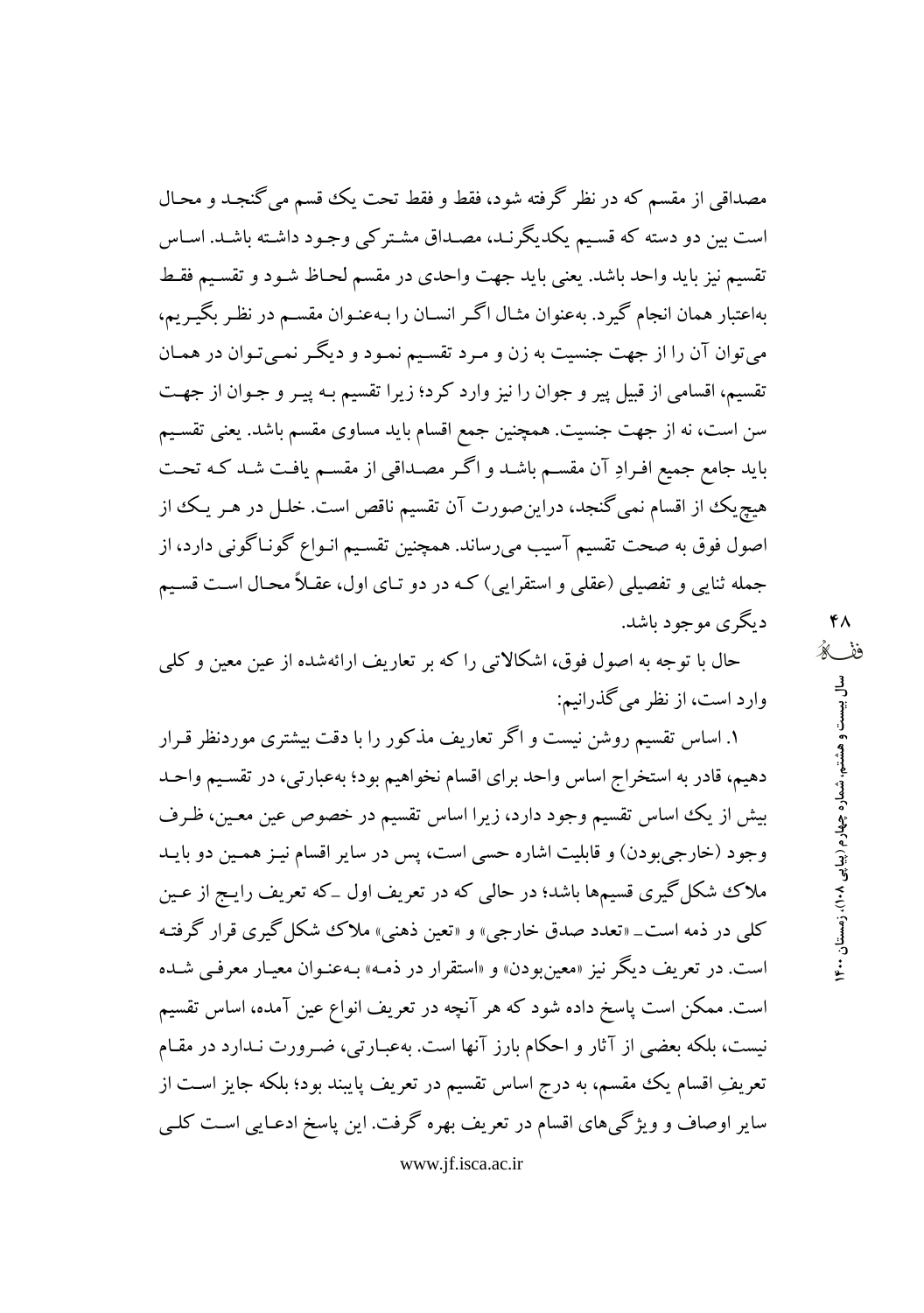که فی نفسه مشکل را از میان برنمیدارد؛ زیرا مشخص نمیسازد کدام یک از مـلاک یـا ملاک۵های موجود در تعاریف را باید اساس تقسیم قرار داد تا اصـول تقسـیم صـحیح بـر آن منطبق باشد.

۲. بهنظر، قید «لحاظنکردن تشخص خارجی» در تعریف دوم، قیـد مسـتقلبی نیسـت و تنها برای تأکید بر ذمی بودن عـین کلـی اسـت. زیـرا حیثیـت اسـتقرار در ذمـه بـا حیثیـت تشخص خارجی جمع نمیشود. بهعبارتی، رابطهٔ این دو از قبیل ملکه و عدمملکه است و پذیرش یکی مستلزم نفی دیگری است.

۳. قید «معین بودن صفات در ذهن» و «تعیین عددی، وزنبی یا مقداری» نیز زائـد اسـت و نمیتواند اساس تقسیم قرار گیرد. به نظـر مـی(سـد ایـن قیـد جهـت پرهیـز از غـرر در عقودي همچون بيع سلم درج شـده اسـت. حـال آنكـه معـينبـودن يـا نبـودن، از احكـام مربوط به عقدی است که عین کلی، موضوع آن قـرار مـی گـیـرد و مرتبـهٔ تقسـیم عـین و تعریف انواع آن، مرتبهٔ پیش از شکل گیری عقد است و بایـد عـین را فـارغ از هـر عقـد خاصی تعریف و تقسیم نمود. بهعلاوه، اگر وجه این قید پرهیز از غرر باشد، همـین وجـه در عین معین نیز موجود است و باید در آن نیز قید گـردد. همچنـین عـین کلـی مجهـول می تواند موضوع برخی عقود تسامحی قرار گیرد، همانند آنکـه طـرفین صـلح نماینــد بـر تملیک یک خودروی نامشخص به اختیار یکی از طرفین. در حالبی که قید مذکور منجـر به خروج عـین کلـی مجهـول از شـمول مقسـم مـی گـردد و بـه جامعیـت آن خلـل وارد مىسازد.

۴. تعریف اول به همان دلیل مبهم٬بودن اساس تقسیم، جـامع افـراد نیسـت و مـیتوان مصادیقی از اعیان را مثال زد که هیچ یک از انواع عـین بـر آنهـا صـدق نمـی کنـد؛ مثـال روشن آن که مرتبط با موضوع نوشتار حاضر است، واحـد سـاختمانی اسـت کـه طبـق مشخصات توافق شده و مطابق با نقشه در مکان منحصربهفرد خود ساخته خواهد شد؛ این ساختمان ازیک سو در حال حاضر وجود خارجی ندارد و قابل اشارهٔ حسبی نیست، پــس عین معین نیست، کلی در معین هم نخواهد بود؛ چراکه تنها تفاوت کلی در معین با عـین معین، نداشتن مصداق جداشده است، وگر نه هر دو در حال حاضر وجود خارجی دارنـد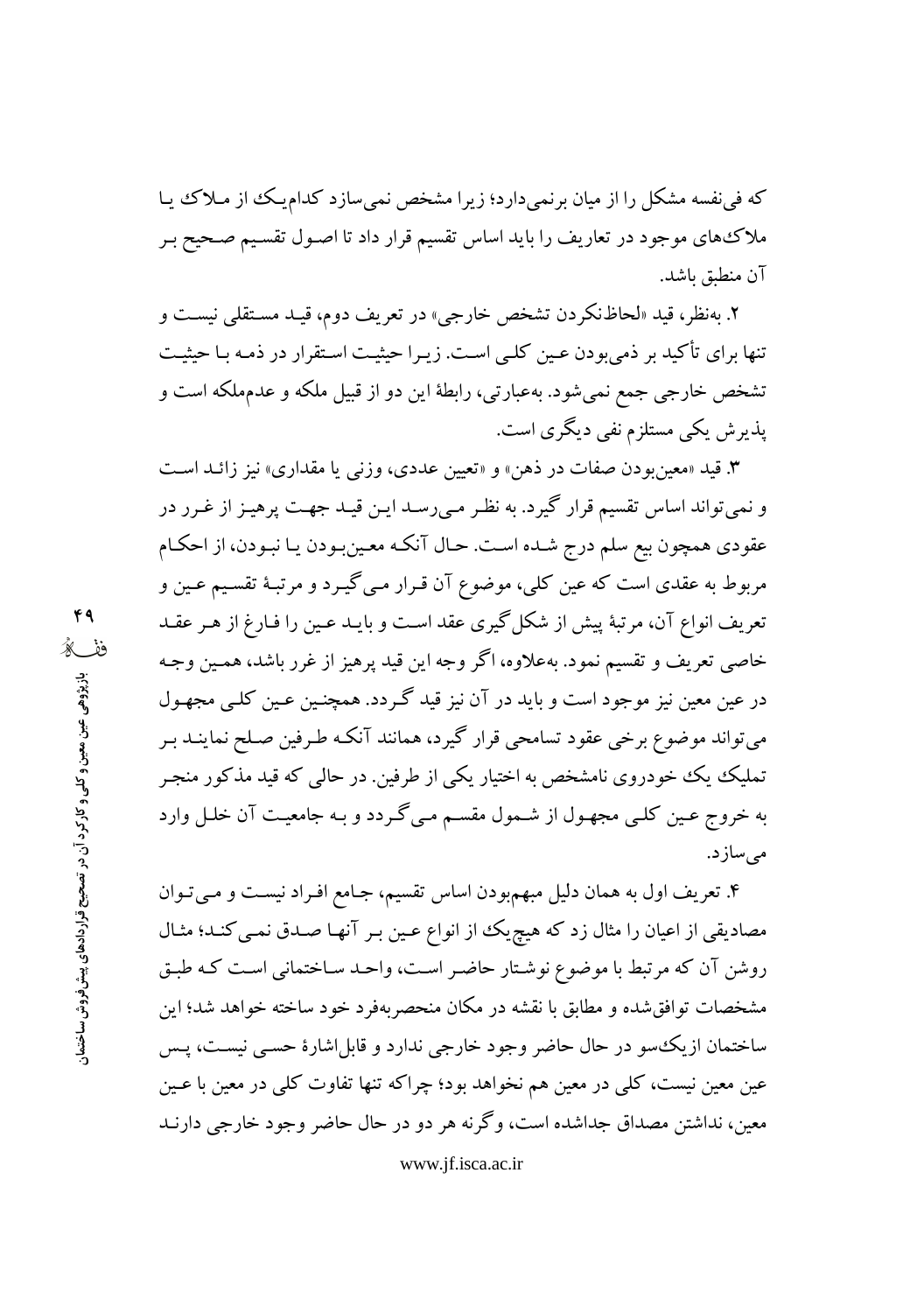و ساختمان آینده چنین نیست. از سوی دیگر، پدیهی است کـه امکـان سـاخت پـیش از يک وواحد ساختماني با مشخصـات موردتوافـق وجـود نـدارد. چنـين سـاختماني اگرچـه صفات آن در ذهن مشخص است، اما در عالم خارج مصادیق متعدد ندارد. پس ویژگی عین کلی در ذمه بر آن صدق نمی کند. ممکن است گفته شود ساختمانی کـه در آینـده ساخته خواهد شد، بهمنزلهٔ موجود است (وجود اعتباری یا استقبالی آن لحاظ شده است) و وجود خارجي عين معين، اعـم از وجـود خـارجي حقيقـي و وجـود خـارجي اعتبـاري است و به تعبیر دیگر، ساختمان آینده بهدلیل آنکه ویژگیهای آن تماماً مشخص است و اطمینان عرفی کامل به ساخت آن وجود دارد، و یا چون بر روی نقشه مشخص است، از وجود اعتباری فعلی برخوردار است و لذا عـین معـین بـر آن صـدق مـی کنـد. در پاسـخ می توان گفت عرف تنها در موارد نادری مال معـدوم موجـود در آینـده را بـهمنزلـهٔ مـال موجود در حال لحاظ کرده و با تأمل در آنها تا حدودی می توان به ریشهٔ این اعتبـار پــی برد؛ بهعنوان مثال در بیع میوه سردرختی (یزدی، ۱۴۱۹ق، ج۵، ص ۳۷۳) می توان وجود شکوفه یا میوهٔ بستهشـده را منشـأ ایـن اعتبـار دانسـت، حـال آنکـه چنـین اعتبـاری در خصـوص ساختمان آينده ادعايي بلادليل و برخلاف واقعيت عرفي است و اگـر امكـان داشـت در تمام مواردْ مال غیرموجود را بهمنزلهٔ موجود لحاظ کرد، در این صورت قید وجـود مبیـع در بیع معین از اساس بیهوده بود. اموری از قبیل نقشهٔ ساختمان نیز بـهدلیـل جـاینداشـتن در ارتکاز عرفی نمی تواند وجود اعتباری سـاختمان آینـده تلقـی گـردد. پـس سـاختمان آينده نمي تواند مصداق عين معين باشد.

۵. این سردرگمی و اختلاط اقسام عین با یکدیگر، در تحلیل عقودی از قبیـل استصـناع و پیش فروش ساختمان مشکلاتی را به بـار آورده و باعـث دشـواری تطبیـق ایـن عقـود بـر قواعد مربوطه گشته که نمونههایی از آن در بخش اول گذشت. در بخش آتی بـه ریشـه راه پابی این تعاریف در حقوق، و منشأ شکل گیری این اختلاط خواهیم پر داخت.

٢\_٢. عين معين و عين كلي در فقه

همانطور که پیش تر ذکر شد، تقسیمبندی عین بـه معـین، کلـی در معـین و کلـی در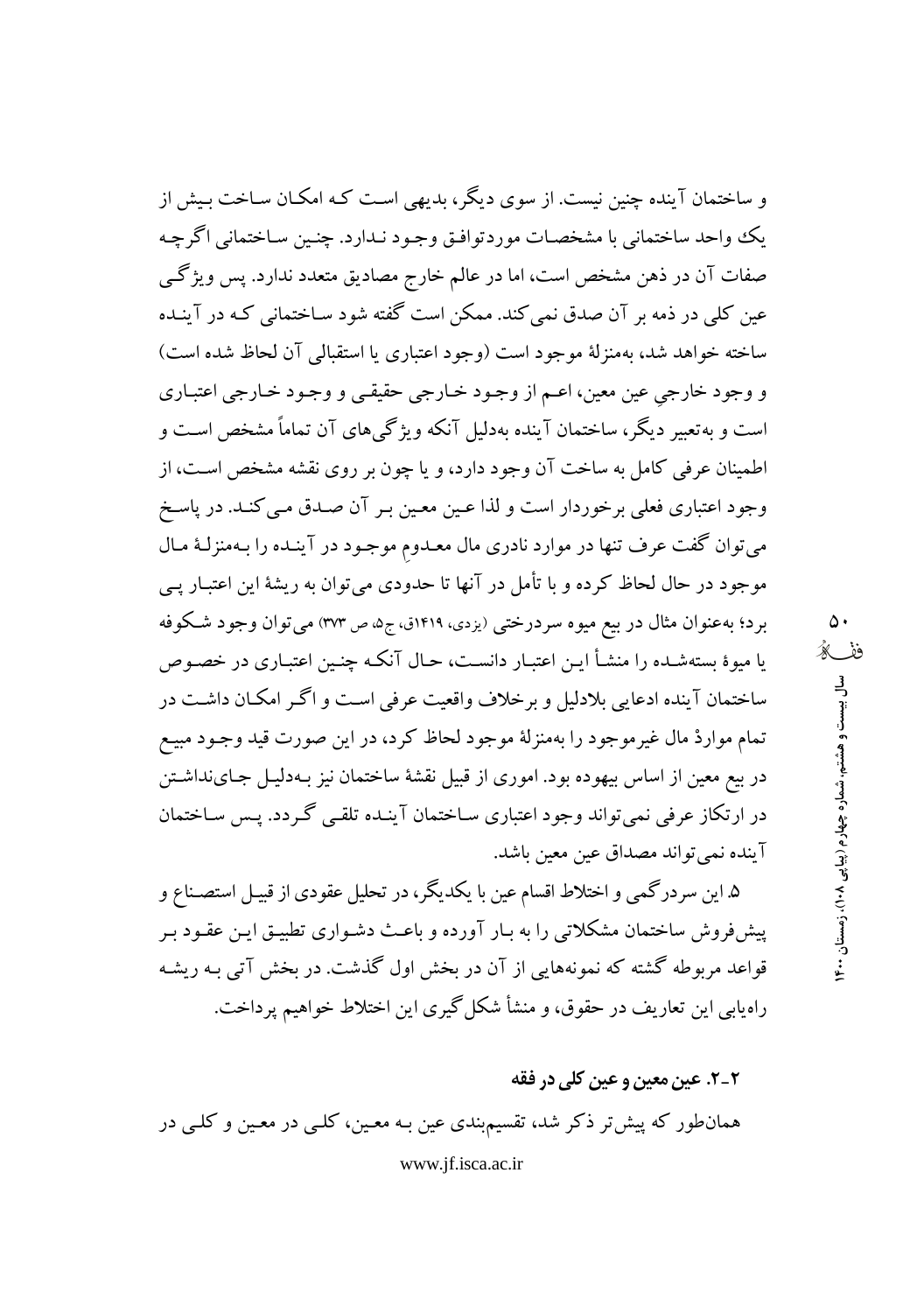ذمه، دارای سابقه فقهی است. برخی از فقها عین را چنین تعریف نمودهاند: «مراد از عـین چیزی است که هرگاه در خارج موجود گردد، جسمی مشتمل بر ابعاد ثلاثه خواهد بود» (خوئي، بي¤، ج٢، ص١۶). نكته ظريف و مهمي كـه در ايـن تعريـف مشـاهده مـي شـود و در تعريف ارائهشده توسط حقوقدانيان مغفـول مانيده، قبيد «هر گياه موجـو د گـردد» اسـت. حكمت اين قيد آن است كه تعريف بايـد جـامع و مـانع باشـد و بـدون لحـاظ ايـن قيـد، تعریف تنها شامل اعیانی میگردد که در خارج وجود مادی بالفعـل دارنـد، یعنـی اعیـان معین. نگارنده با وجود استقرا در کتب فقهی، به تعریفی از عین معـین (شخصـی) و عـین كلي توسط فقها دست نيافت. با اين وجود، كاربرد اين دو اصطلاح در كتب فقهي بسيار رایج است. بررسی کتب فقهی متقدم نشان میدهد که این دو اصطلاح در ابتـدای ادوار فقهی وجود نداشته و بهتدریج به ادبیات فقهی راه یافته و در قرون متـأخر بـهطـور وسـیع رايج شده است. به همين جهت براي تبيين صحيح عين معين وكلي در فقه، ابتدا نيازمنـد بررسی سیر تاریخی این دو اصطلاح و سپس پرداختن بـه مبـانی نظـری آن دو هسـتیم تـا بتوانیم ملاک روشنی از عین معین و عین کلی به دست دهیم.

## ٢\_٢\_١. سير تاريخي عين معين و عين كلي

چنانچه ذكر شد، اصطلاحات «عين معين»، «عين شخصي» و «عين كلَّي في الذمه» در ابتدای ادوار فقهی وجود نداشت. بهطور دقیقتر، این اصطلاحات تـا حـدود قـرن هفـتم هجری قمری برای فقها شناختهشده نبود و کاربرد آنهـا در نگاشـتههـای فقهـی سـاىقهای نداشت. البته در چند مورد انـدک از عبـارت «عـین معـین» اسـتفاده شـده اسـت (ابنجنید اسکافی، ۱۴۱۶ق، ص ۱۸۸؛ ابن۱دریس حلی، ۱۴۱۰ق، ج۲، ص ۳۸)، اما شکل اصطلاحی نداشته، بلکه بهمعنای لغوی خود به کار میرفته است. بـرای روشـن تـر شـدن ایـن امـر، چنـد مـورد از مواضعی را که عین معین و کلبی در متون فقهی کاربرد دارند، در کتب متأخر و متقدم بـا يكديگر مقايسه مىنماييم.

متقدمان بر اساس نوع مبیع، تقسیمبندی آتی را برای بیع مطـرح مـی کردنـد: مبیـع یـا «عين حاضر و قابل مشاهده» است، و يا «عين غائب» و يا «موصوف در ذمه». بهعنوان مثال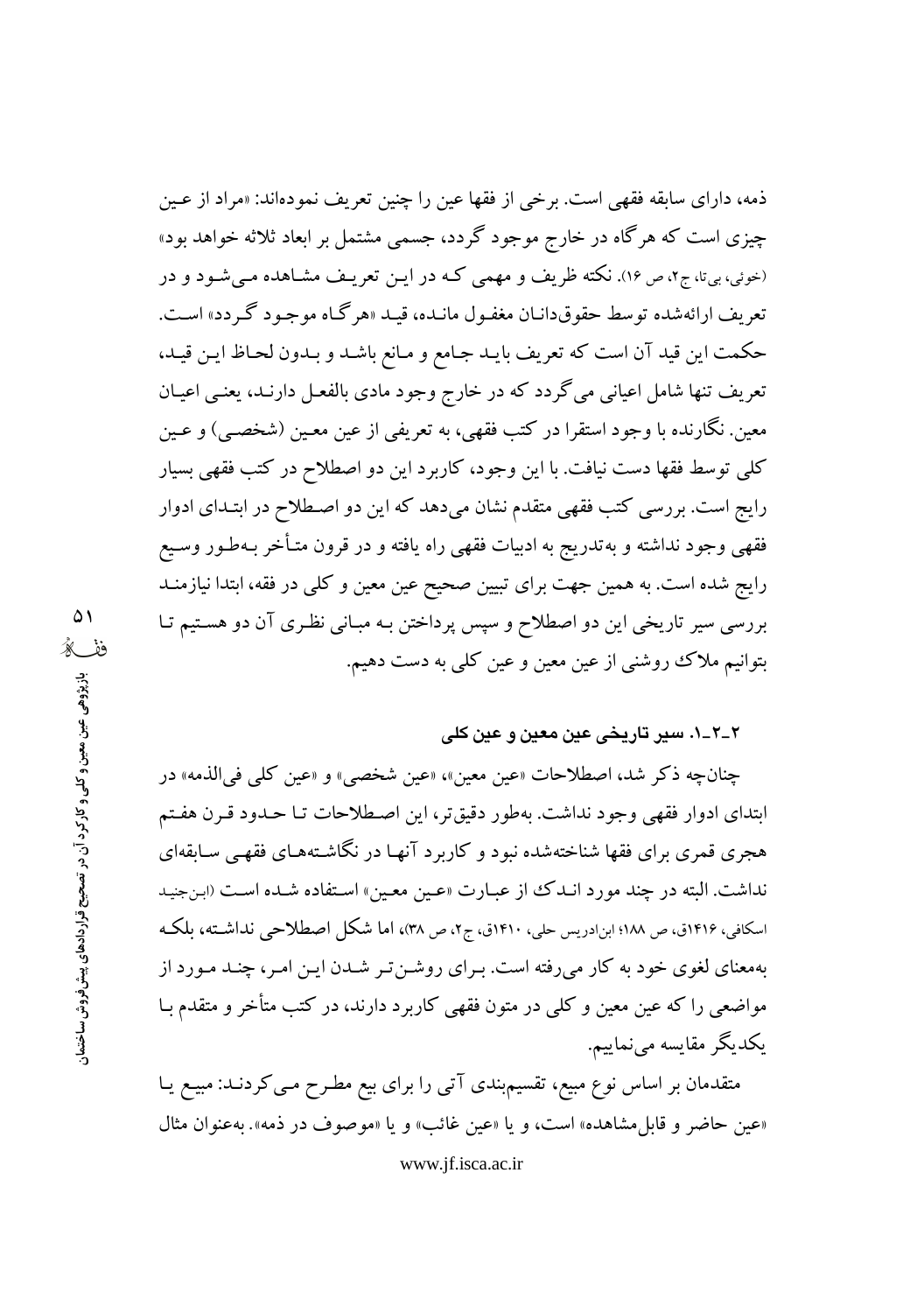شيخ طوسي پس از بيان حقيقت بيع گفته: « بيع بر سه قسم است: بيـع عـين قابـل0مشـاهده، بيع موصوف در ذمه و بيع خيار رؤيت... و اما بيـع خيـار رؤيـت همـان بيـع اعيـان غايـب است» <sup>(</sup> (شیخ طوسی، ۱۳۸۷ق، ج۲، ص ۷۶). بیــع عــین قابــلمشــاهده، یعنــی بیــع چیــزی کــه نــزد مشتری حاضر است و وی میتواند آن را ببیند. بیع خیار رؤیت همـان بیـع موضـوع مـاده ۴۱۰ قانون مدنی است و عبارت است از اینکه مبیـع چیـز مشـخص و معینـی اسـت، امـا اکنون نزد مشتری نیست و لذا بر اساس رؤیت سابق، یا از طریـق بیـان اوصـاف، فروختـه می شود، و اگر برخلاف اوصافِ برشمرده و یا رؤیت سابق از کار درآید، مشـتری خیـار رؤیت خواهد داشت. این نوع بیع بـه نـام خیـار مخـتص آن یعنـی خیـار رؤیـت شـهرت داشت. (برای مشاهدهٔ موارد بیشتر از این تقسیم رجوع کنید به: ابـنiهـره حلبـی، ۱۴۱۷ق، ص ۲۰۷؛ ابـنادریـس حلي، ١۴١٠ق، ج٢، ص ٢۴١).

بیع موصوف در ذمه نیز در جایی است که بایع هنور مالک مبیعی که در آینده تسلیم می نماید نیست، و یا اگر مالک است، همان شیء مخصوص را مبیع قرار نمیدهد، بلکه در مقابل مشتری عهدهدار میشود کالایی را با اوصاف برشـمردهشـده در عقـد در اجـل معين بهعنوان مبيع به وي تسليم نمايد. به همين جهت از «بيع الموصوف في الذمه» گاه بـا عنوان «البيع المضمون» ياد مي شد (ابن١دريس حلي، ١٤١٠ق، ج٢، ص ٤٢؛ مفيد، ١٤١٣ق، ص ٥٩٣) و وجه تسمیهاش آن بود که پس از بیع، مبیع در ذمه و در ضمان بائع قرار مـی گرفـت. ایـن بیع در باب سلم موردبحث قرار میگرفت و تفاوتش با بیع عین غائب در آن بود که اگر مبیع تسلیم شده در اولی خلاف وصف درمیآمد، بـائع وظیفـه داشـت مصـداق دیگـری مطابق وصف تسلیم نماید، در حالی که در بیع عین غائب اگر مبیع خـلاف وصـف بـود، مشتری تنها حق فسخ عقد یا پذیرش همان مبیع تسلیمشـده را داشـت (شیخ طوسی، ۱۳۸۷ق، ج۲، صص ۷۶\_۷۷). در برخی موارد نیز بیع را به دو دستهٔ کلی «بیع اعیان و بیـع ذمـم» تقسـیم می کردند و بیع اعیان را به دو دستهٔ بیع عینی که مشـاهده مـیشـود و عینـی کـه مشـاهده

١. «البيع... على ثلاثة أضرب: بيع عين مرئية، وبيع موصوف في الذمة، وبيع خيار الرؤية... وأما بيع خيار الرؤية فهو بيع الأعيان الغائبة.»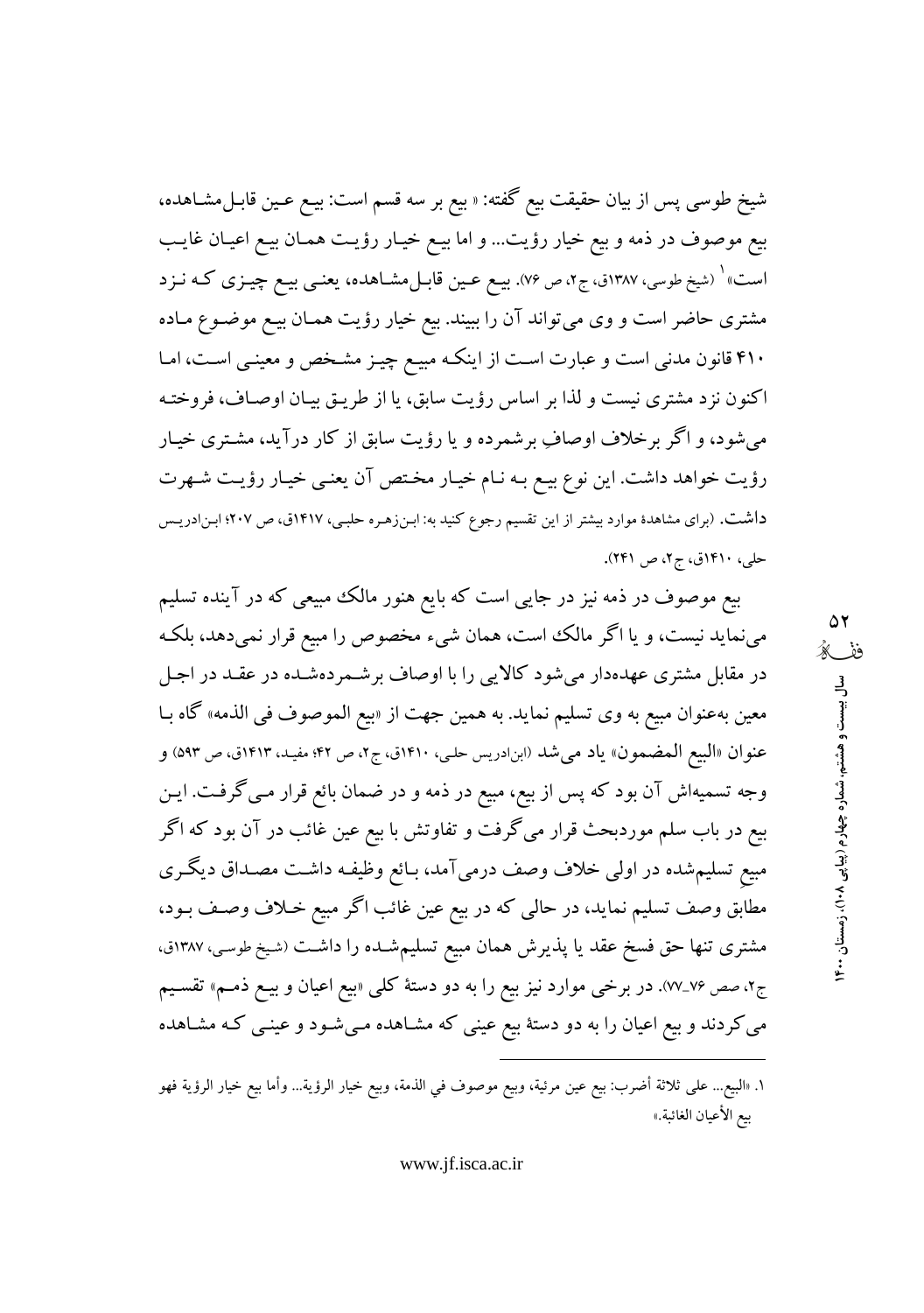نمیشود (ابنادریس حلی، ۱۴۱۰ق، ج۲، ص ۳۸). در مقابل، مطلق عین در کتب متأخران، اعــم از موجود در خارج و موجود در ذمه انواع مبیع قرار گرفتـه (خـوئی، ۱۴۱۰ق، ج۲، ص ۲۳) و بیــع مؤجل در سلم به بیع کلبی تفسیر شده (انصاری، ۱۴۱۵ق، ج۶، ص ۱۹۷) و در خیار رؤیت، عـین شخصی غائب در برابر مبیع کلی قرار داده شده است (شهید ثانی، ۱۴۱۰ق، ج۱، ص ۳۲۴). چنان که مشاهده میشود، آنچه در تقسیم٬ندی متقدمان محوریت داشت، موجودبودن یـا نبودن مبیع در زمان عقد بود. بهعلاوه ایشان بیع عین را در برابر بیع ذمه قرار میدادند کـه خود اشعار به این امر دارد که «کلی در ذمه» در نـزد متقـدمان، عـین محسـوب نمـیشـد. بهعبارتی عین در نزد ایشان منحصر در چیزی بود که در خارج وجود بالفعـل ولـو مـردد در بین مصادیق داشت. از همین جا میتوان حدس زد «عین» بعدها استعمال اعم خـود را يافته است.

نخستين فقيه شيعه كه اصطلاحات «عين معين»، «عين شخصي» و «كلَّى ثابت در ذمـه» را در نوشتههای خود در معنای معهود فعلی به کبار بـرد، علامـه حلـی اسـت (علامـه حلـی، ۱۴۱۴ق، ج۱۰، ص ۶۳؛ علامه حلي، ۱۴۱۴ق، ج۱۰، ص ۴۲۸؛ علامه حلي، ۱۴۱۴ق، ج۱۱، ص ۱۵۰؛ علامـه حلـي، ۱۴۱۳ق الف، ج۲، ص ۷۱؛ علامه حلي، ۱۴۱۳ق ب، ج۵، ص ٣١٨). ايشـان در مـوارد متعـدد، اصـطلاح عین شخصی یا عین معین را به جای عین حاضر یا مشاهَد یا مرئی یا غایب به کار برد. بـا این حال هنوز اصطلاح «کلّی در ذمه» در آثار ایشان استقرار نیافته بـود و بـهعنـوان مثـال، همچنان در بیع سلم برای اشاره به عین کلی در ذمه، از عنـوان «شـیء موصـوف در ذمـه» استفاده می شد (علامه حلبی، ۱۴۱۴ق، ج۱۱، ص ۲۵۸). پس از ایشان بـه تــدریج ایـن اصـطلاحات جای خود را در آثار فقهای حله و جبل عامل باز کردند. بهعنوان مثال، جمالالدین حلبی در حدود یک صد سال بعـد، دیـن را «کلـی ثابـت در ذمـه و غیرمشـخص» برمـیشـمارد (ابنفهد حلي، ۱۴۰۷ق، ج٣، ص ٩) و شهيد ثاني (حدود ٢۵٠ سال بعد) در مبحث خيار رؤيت از مبیع کلی نام میبرد (شهید ثانی، ۱۴۱۰ق، ج۱، ص ۳۲۴) و محقق کرکی می گوید عـین بـر ذمـه یعنی امر کلی (عاملی، ۱۴۱۴ق، ج۷، ص ۱۱۰). نمونههـای دیگـری از ایـن اسـتعمالات در آثـار فقهای این دوره قابل مشاهده است (فخرالمحققین، ۱۳۸۷ق، ج۲، ص ۳۵۲؛ عـاملی، ۱۴۱۴ق، ج۴، ص ۳۲۰؛ علامه حلي، ۱۴۰۴ق، ج۲، ص ۳۳۲). به نظر ميررسد سيطرة علمي علامه حلي باعث شد ايـن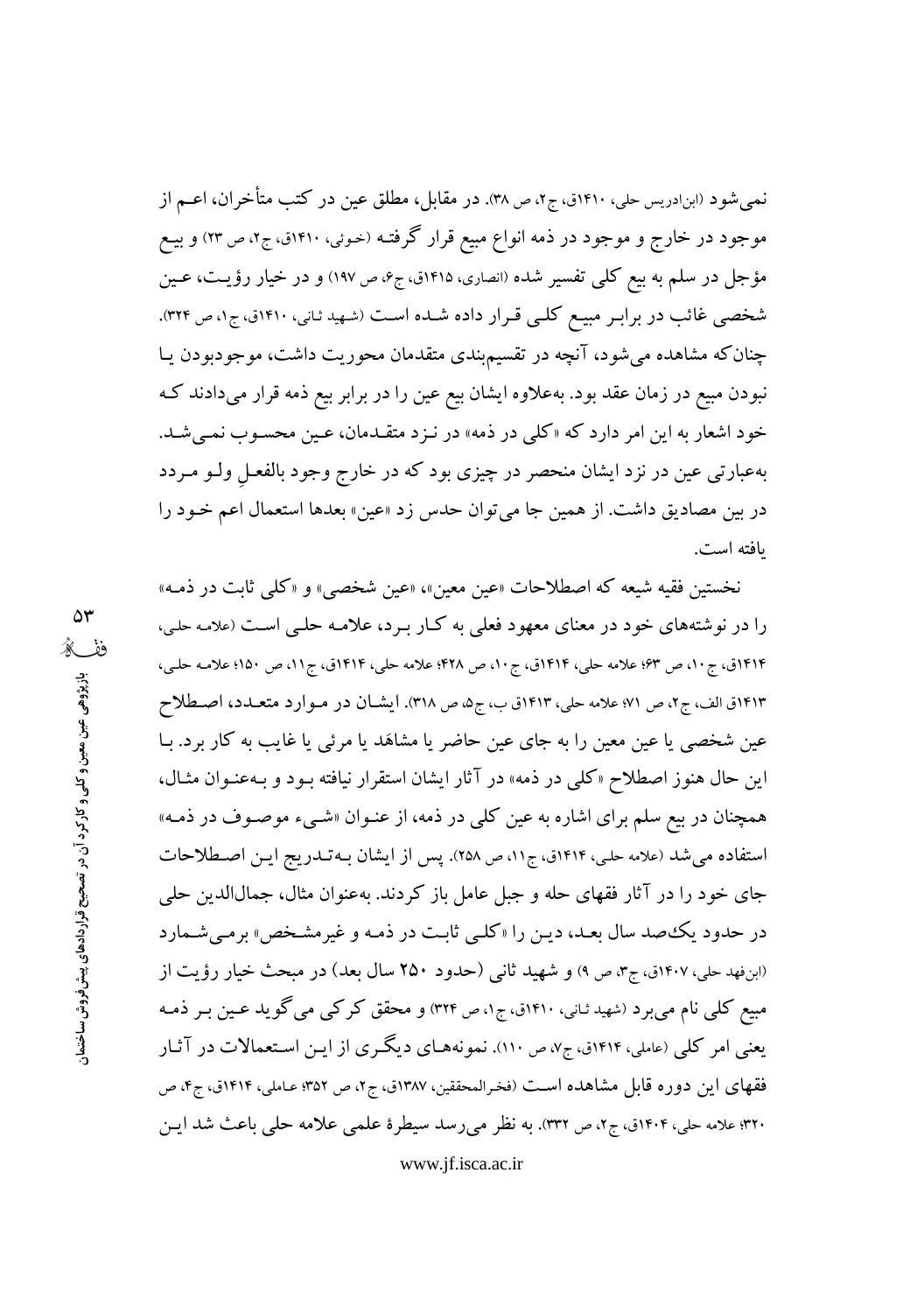ابداعات مورداقبال شاگردان مکتب حله و فقهای بعد واقع شود و کاملاً تثبیت گردد.

دقت در نحوه نخستین کاربر دهای این اصطلاحات نشان می دهد کـه دقیقـاً بـه همـان معنای موجود در خاستگاه اصلی خود، یعنی معنای منطقی و فلسفی بـه کـار مـی رفتنـد و این امر پس از تبیین کلی و جزئی منطقی در مبحث آتی روشن تر خواهـد شـد؛ از جملـه آنکه علامه حلي در خصوص تفاوت بيع عين غايب شخصي و بيع سـلم از حيـث خيـار، چنین استدلال می کند که معقودعلیه در اولی، امری شخصبی، و در دومبی، امـری کلـی است که در ذمه ثابت می گردد (علامه حلی، ۱۴۱۴ق، ج۱۱، ص ۱۵۰). ماحصـل اسـتدلال ایشــان آن است که امر کلی می تواند مصادیق متعدد داشته باشـد، پـس مـانعی بـرای رجـوع بـه مصداق دیگر در مقام وفای به عهد نیست. بر خلاف امر شخصی که چون مصداق واحدِ ازپیش،معین دارد، چنین امکانی وجود ندارد. این تقابل میـان امـر شخصـی و امـر کلـی و شرح استدلال، کاملاً با استعمال این دو اصطلاح در علم منطق و نیز فلسفه تطابق دارد.

٢\_٣. تبيين ملاک عين معين و عين کلي

پیش تر اشاره شد که اصطلاحات عین شخصی و عین کلبی، دارای ریشههـای فلسـفی و منطقی هستند. به همین جهت برای تبیین این دو اصطلاحْ ابتـدا نـاگزیریم اشـارهای بـه مبــانی منطقــی و فلســفی آنهــا داشــته باشــیم. مفــاهیم در منطــق بــه دو دســته تقســیم می گردند:کلی و جزئی. مفهوم کلی آن است که صدقش بر بیش از یکی ممتنع نیست و جزئي، كه گاه از آن با عنوان «شخصي» هم ياد ميشود، خلاف آن است (مظفر، بـي-نـا، ص ۵۷). نکتهٔ بسیار مهم آن است که تفاوت کلبی و جزئی، در تعداد مصادیق بالفعل نیست، بلکه ممیز این دو، قابلیت صدق از نظر عقل است (مظفر، بیتا، ص ۵۷)؛ بـه ایــن معنــا کـه ممکــن است بعضی از مفاهیم کلی هرگز هیچ مصـداق بـالفعلی در عـالم خـارج نداشـته باشـند (همانند مفهوم اجتماع نقیضین و شریک خداوند)، و یا تنها یک مصداق خـارجی داشـته باشند (همانند اولین محصـول خـط تولیـد خـودرو) و یـا بـیش از یـک مصـداق و حتـی بینهایت مصداق بیابند (همانند مفهوم انسان)، اما با این حـال همگـی ایـن مفـاهیم کلـی هستند و تمامی آنها از نظر عقل، قابلیت صـدق بـر مصـادیق متعـدد را دارنـد و بـه تعبیـر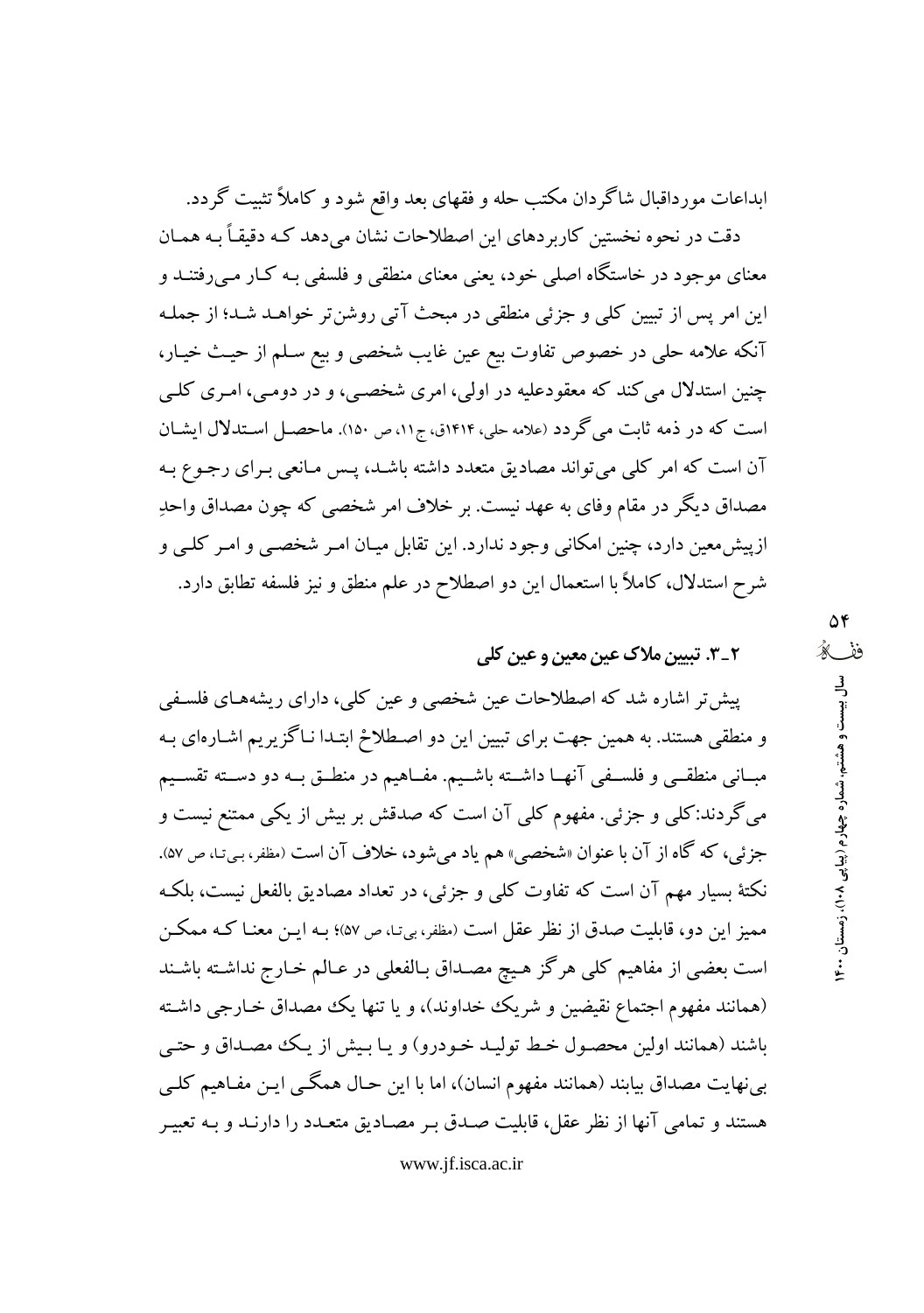دیگر، صدق آنها بر بیش از یکی ممتنع نیست (مظفر، بیتا، صص ۵۷\_۵۸)، در حالی که فرض صدق مفهوم شخصی بر بیش از یک مصداق، مستلزم محال و ممتنع است.

در توضیح قابلیت صدق کلی بر افراد متعدد می توان گفت از آنجا که مفهوم کلی از یک واقعیت خارجی گرفته نشده، پس عقبل مـانعی نمـی پینـد کـه هرگـاه موجـودی در خارج تحقق یابد که اوصاف و ذاتیات آن کلی با وی مطابقت داشته باشد، مفهـوم کلـی بر آن صـدق نمایـد، و از ایـن جهـت ایـن قابلیـت را دارد کـه مصـادیق متعـددی بیابـد<sup>\</sup> (طباطبایی، ۱۴۲۴ق، ص ۹۴). اما زمانی که مفهومی از یک موجود خارجی برگرفتـه مـی شـود، يعني مفاهيم جزئي يا شخصي، فقط و فقط همـان موجـود خـارجي اسـت كـه ذاتيـات و اوصاف آن مفهوم را دارا است و تصور موجود دیگر با همان ذاتیـات و اوصـاف از نظـر عقل محال است؛ زيرا مستلزم تكرار شيء واحد است، يعني شيء دوم همـان شـيء اول خواهد بود. این مطلب مفاد یک قاعدهٔ فلسفی است که می گویید جزئیت یا شخصیت بهسبب وجود است (طباطبايي، ١۴٢۴ق، ص ٩۶).

حال با کنارهمقراردادن مطالب پیش گفته می توان به تبیین ضابطهٔ عـین معـین و کلـی یرداخت. عین معین شیئی است که هماکنون موجود است (ملاک عین حاضر و غائب) و چون موجود است، عقلاً نمي تواند بيش از يـك مصـداق داشـته باشـد (مـلاك جزئـي فلسفی) و عین کلی برخلاف آن است، یعنی هماکنون مصداق خـارجی نـدارد و لـذا در عقد با اوصافٌ معين مي گردد (ملاک موصوف بر ذمه) و چـون موجـود نيسـت، قابليـت تعدد مصداق را دارا است (ملاك كلي فلسفي)، حتى اگر مصداق آن منحصر در واحـد باشد. شواهد این تبیین در کتب فقهبی نیـز موجـود اسـت. محقـق کر کـبی در مقـام بیـان تفاوت ميان بيع عين غائب و بيع سلم صراحتاً مي گويد: «فرق اين دو قسـم آن اسـت كـه مبیع در اولی جزئی و در دومی کلی است»<sup>۲</sup> (عاملی، ۱۴۱۴ق، ج۴، ص ۳۲۰) و در جـای دیگـر در یکی از فروعات باب اجاره میگوید: «... عمل مورداجاره در ذمه است. پس در واقع

۱. برای مشاهده تحقیقات فلسفی جدید در خصوص کلی میتوانیـد ر.ک، لاکـس، مایکـل. (۲۰۰۶م). درآمـدی بـه متافيزيک معاصر (مترجمان: صالح افروغ – ياسر پوراسماعيل). تهران: انتشارات حکمت. ٢. «الفرق بين هذين القسمين: أن المبيع في الأول جزئي وفي الثاني كلي».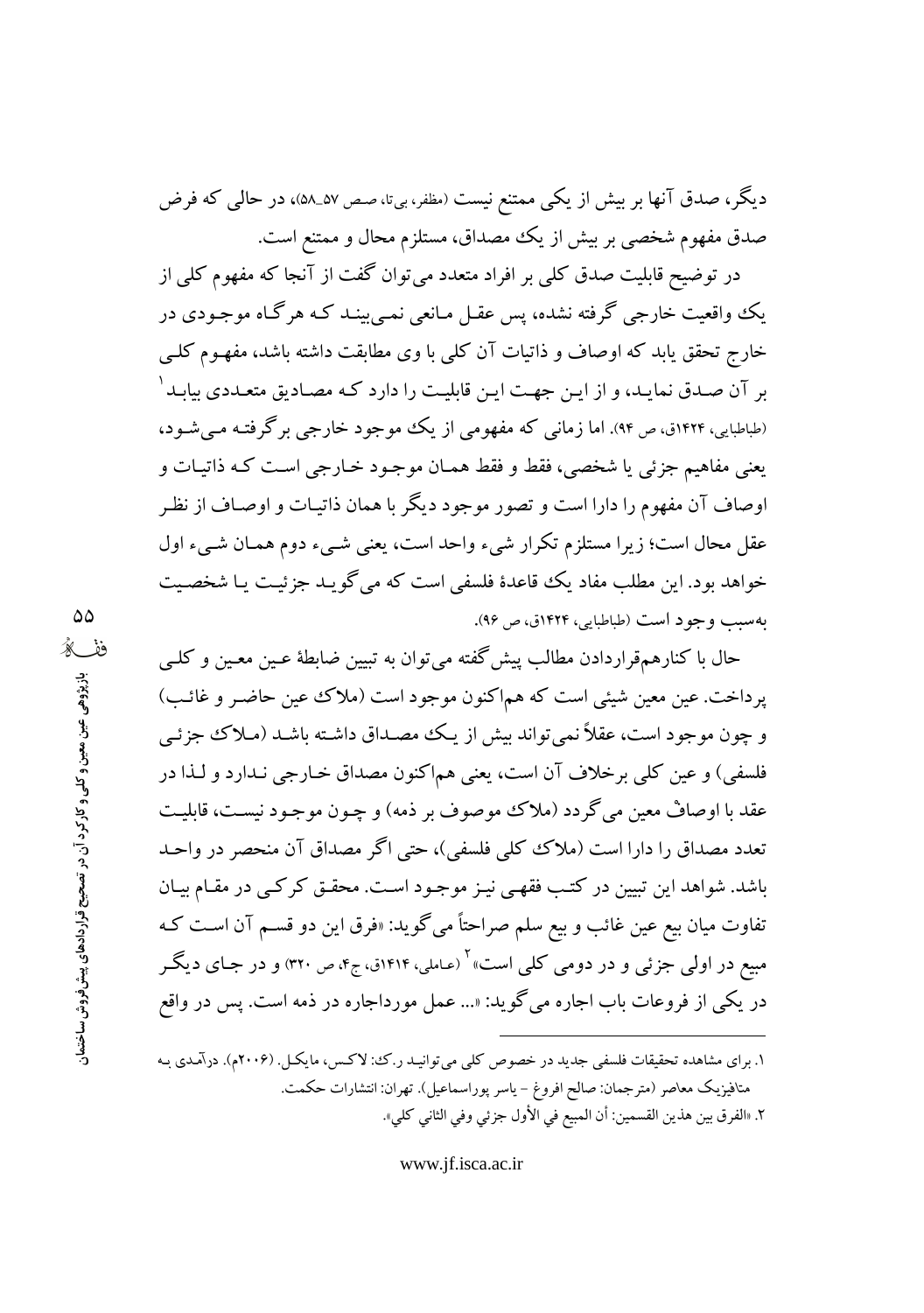یک امر کلی است، هرچند یک فود بیشتر نداشته باشد. پس با مـوت منفسـخ نمـیشـود، زیرا کلی در ذمه است» <sup>۱</sup> (عاملی، ۱۴۱۴ق، ج۷، ص ۱۶۹).

البته بايد توجه داشت وجود خارجي عين در فقه و حقـوق، اعـم از وجـود حقيقـي و اعتباری آن است؛ بدین معنا که گاه عینْ حقیقتاً در خارج موجود نیست، اما عـرف بنابـه مصالح و دلایلی آن را بهمنزلهٔ موجود لحاظ می کنـد و احکـام عـین معـین را بـر آن بـار می سازد؛ همانند مال آیندهٔ معین که میوهٔ سردرختی یکی از مثالهای بـارز آن اسـت. در این موارد برای مال موجود در آینده دو اعتبار مبی توانید وجود داشته باشید: اعتبار آن بهعنوان کلبی در ذمه، و اعتبار آن بهعنوان عین معین، و بر حسب این دو اعتبار میتوانـد موضوع عقود مختلف قرار گیرد.

با توجه به آنچه گفته شد، در مسئلهٔ معروف و چالشی که «شخصی مقداری از لبـاس بافتهشده را خریداری می کند مشروط بر آنکه مابقی لبـاس بـهعنـوان مبیـع کلـی هماننــد مقدار بافتهشده تکمیل گـردد»<sup>۲</sup> (بـرای نمونـه ر.ک: علامـه حلـی، ۱۴۱۳ق الـف، ج۲، ص ۶۸)، چنــین معاملهای باید محکوم به صحت باشد، ولی عدهای از فقها این معاملـه را باطـل مـیداننـد که به نظر میرسد دلیل بطلان آن مبیع شخصی تلقی کردن مابقی لباس است؛ زیـرا مبیـع شخصی باید در زمان عقد موجود باشد که در فرض مسئله موجود نیست. در نتیجـه مـال آیندهای که مصداق واحد خواهد داشت، مال معین است، نه کلی.

در پاسـخ مـيتـوان گفـت دلايـل همـه قـائلان بطـلان معاملـه مـوردنظر از همگـوني برخوردار نیست؛ برخی بطلان را ناشی از اجتماع دو وصف متضـاد (خیـار و عــدمخیـار رؤيت) در دو بخش لباس ميدانند (شيخ طوسي، ١٣٨٧ق، ج٢، ص ٧٧)، برخي نيز ضمن اعتراف به کلیبودن بخش بافتهنشده، بطلان را ناشی از غرر دانستهاند. از این جهت ک قسمتی از مبیع عین حاضر است و مابقی آن که بر ذمـه اسـت مجهـول اسـت (علامـه حلـی، ۱۴۱۳ق الف، ج۱۱، ص ۷۹). بعضی دلیل بطلان را این مـیداننـد کـه «بیـع مـذکور، بیـع شـیء

١. «لأنها في الذمة فهي أمر كلي في الواقع وإن لم يكن له إلا فرد واحد فلا ينفسخ بالموت لأن الكلي في الذمة». ٢. «لو نسج بعض الثوب فاشتراه على أن ينسج الباقي»، و نيز «إذا ابتاع ثوباً على خف منساج».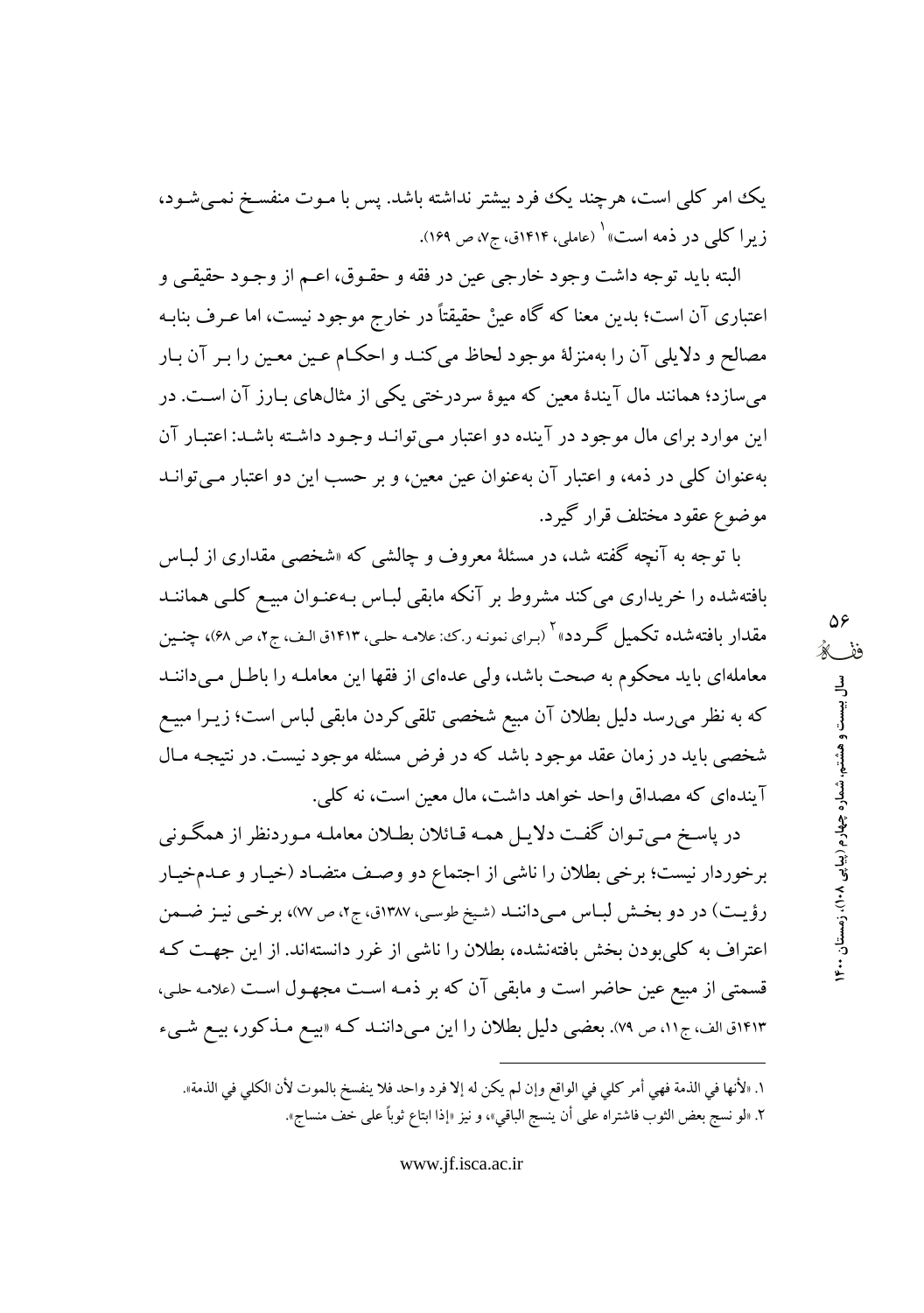معدوم معین است که در شرع ثابت نیست؛ زیرا تنها بیع عین موجود معین و عین معــدوم غیرمعین در شرع مطرح است» (علامه حلبی، ۱۴۱۳ق ب، ج۵، ص ۷۳) که بـه نظـر مـی(سـد ایـن دلیلْ صرف بیان احتمال است و خود نویسنده در ادامه آن را مردود شمرده است.

برخی از فقها در تبیین معضل فوق و رفع اشکالات مطروحـه، شـقوق قابـل تصـور در مسئله را به چهار حالت تقسیم کردهاند: ۱. بیع منسوج شخصی موجود بـههمـراه منسـوج کلی بر ذمه، ۲. بیع این منسوج شخصی موجود به همراه مقـدار معینـی از عمـل شخصـی خارجي ريسندگي (دقت شود در حالت اول خود منسوج مبيع بود، نه عمل)، مشروط بـر آنکه همانند اولی نسج شود، ۳. بیع منسوج خارجی موجود بههمراه مقدار معینی از عمـل کلی ریسندگی، مشروط بـر آنکـه هماننـد نسـج قبلـی باشـد، و ۴. بیـع منسـوج خـارجی موجود بههمراه غیرمنسوج بـدون آنکـه تحـت یکـی از عنـاوین قبـل باشـد. از آنجـا کـه صحت سه حالت اول تقریباً مسلم و کاملاً منطبق بر قواعد باب بیع است، ایشان در یک جمع بندي اشكالات فقها را مربوط به حالت چهارم مىداند (خويي، بيتـ، ج٧، صـص ٩٣\_٩۴). در تکمیل پاسخ ایشان می توان چنین گفت که تعیین نوع مبیـع و شــرط در قــراردادْ تــابع قصد طرفین است و بازگشت اشکال فوق به آن است که طرفین قصد نمـودهانـد کـالای غیرموجود را که در آینده موجود خواهد شد، نه بهعنوان مبیع کلی و نه بـهعنـوان شـرط فعل، بلکه بهعنوان مبیع شخصی قرار دهند. یعنی در قصد مشترک طرفین تنها یـک مبیـع شخصی وجود دارد که عبارت است از مجموع لباس تکمیلشده، نه یک مبیع شخصی بههمراه یک مبیع کلی. شـاهد آنکـه شـیخ طوسـی در اشـکال اول، احتمـال وقـوع خیـار رؤيت را به عنوان مانع برمي شمارد (شيخ طوسي، ١٣٨٧ق، ج٢، ص ٧٧) و خيـار رؤيـت مخـتص مبيع شخصي است.

با توجه به آنچه گذشت می توان حدس زد که علامه حلی که خـود جـامع معقـول و منقول و مؤلف آثار برجستهٔ فقهی و منطقی (از جمله کتاب معروف الجموهر النضید) بـه شمار میرود، در مقام تبیین احکام بیع، پا از نگاه بسیط عرفیی فراتـر نهـاده و بـا تحليـل ماهیت انواع مبیع در عقود بیع، ویژگیهای جزئی و کلی منطقی را بر آنان منطبق دانسـته و به تدریج، این ابداع جایگزین تقسیمبندی قدما در انواع بیـع و مبیـع گشـت. مبتکـران و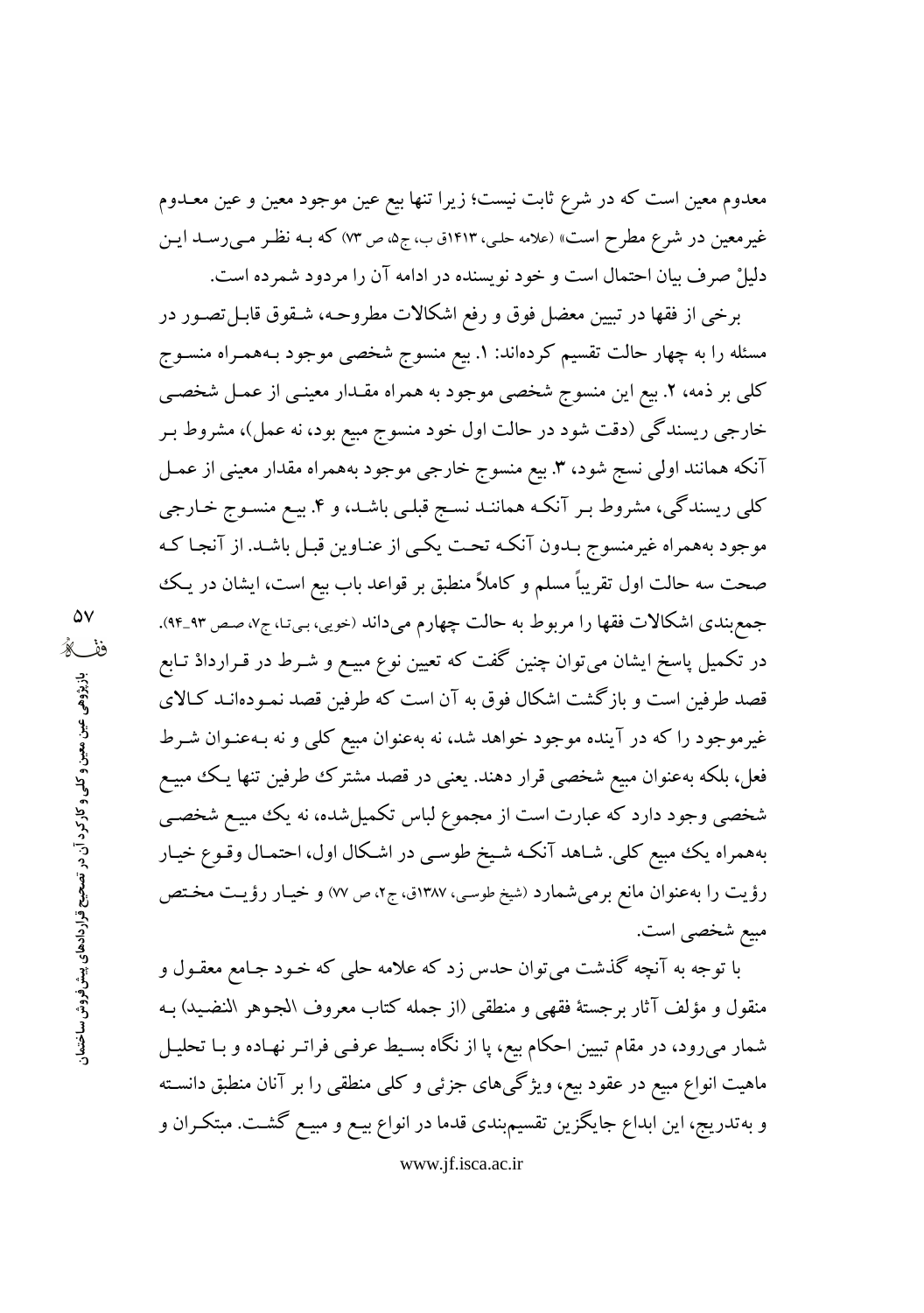مروجان اولیهٔ این اصطلاحات که خود بر مبانی فلسفی و منطقی آن مسلط بودند، آنها را در معانی دقیق کلمه به کار مبی بردنـد، بـدون آنکـه خلطـی در میـانشـان رخ دهـد، امـا به تدريج با فاصله گرفتن دانش حقوق از بستر فقهي\_فلسفي خود، مباني عقلبي آنها مغفول ماند که ثمرهٔ آن، اختلاطات مذکور در ابتدای بحث بـود. حقـوقدانـان بـا لحـاظ ظـاهر عبارت قانون مدنی، ٰ ملاک کلمی در ذمه را تعدد مصادیق قرار دادند و نه قابلیت صـدق؛ حال آنکه تقسیم؛ندی عین معین و کلی در قانون مدنی متخذ از منابع فقهی بوده و دلیلـی بر تغییر آن و ارائهٔ تقسیمبندی علیل از اعیان از سوی قانون گذار وجود نـدارد. بـه همـین جهت ماده ۳۵۱ ق.م نیز باید به گونهای موافق با ملاک پیش گفته تفسیر گـردد. لـذا مـراد قانون گذار از «صادق بر افراد عدیده» شأنیت صدق است و نه فعلیت آن. احتمال دیگری هم در تفسیر این ماده وجود دارد و آن اینکه قانونگذار نظر به وجه غالب داشته، زیـرا قریببهاتفاق اعیانِ کلی در ذمه میتوانند مصادیق متعدد خارجی داشته باشـند و تنهـا در برخي موارد بهدليل قيود خاص زماني يا مكاني منحصر در مصداق واحد مي گردند.

٣. تصحيح قرارداد پيش فروش ساختمان

چنان که در بخش اول مقاله گذشت، بسیاری از حقـوقدانـان تمایـل دارنـد قراردادهـای پیشفروش ساختمان را بهعنوان عقد بیع به شمار آورند. امـا از دیـدگاه ایشـان سـاختمانِ موضوع پیشفروش نمیتواند مبیع کلی تلقی شود. در توجیه این نظر گفته شده: در قرارداد پیشفووش آپارتمان معمولاً موقعیت، ابعاد، طـرح کلـی، مسـاحت و مشخصههای دیگر آپارتمان در نقشهٔ ساختمانی و نیز در قرارداد معین می شـود... بنابراین آپارتمانی که با مشخصات پیش گفته ساخته میشود، با توجه به موقعیت جغرافیایی و ابعاد آن، عین معین محسوب میشود... پـس نمـیتوان آپارتمـانی مثل آن تصور کرد (ایزدی و کاویار، ۱۳۸۷، ص ۱۰۳).

به همین جهت برخی از حقوقدانانْ پیشفرروش آپارتمـان را از طریـق تعهـد بـه بیـع

۱. مبیع کلی یعنی صادق بر افراد عدیده (م ۳۵۱ قانون مدنی).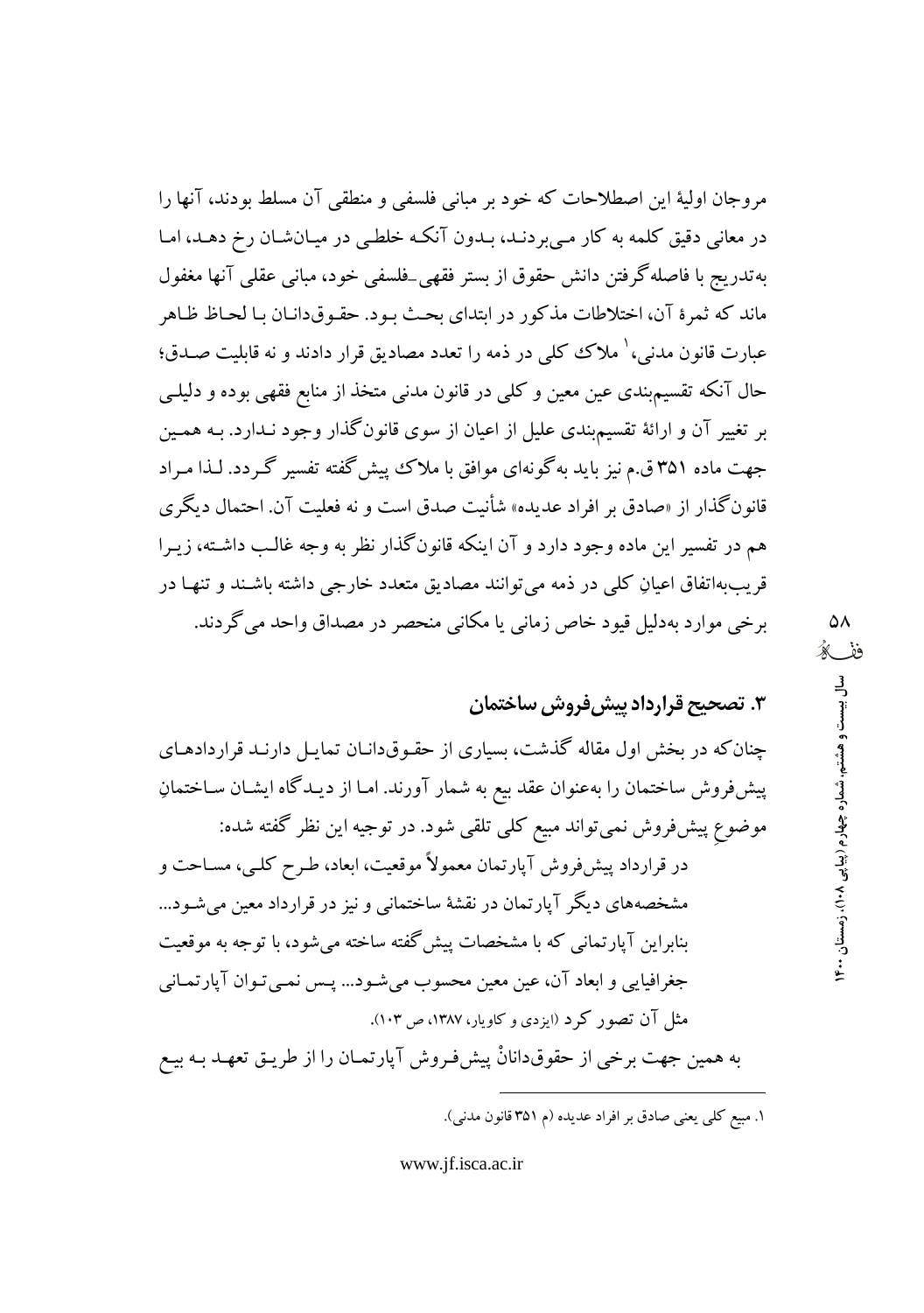توجيه نمودهاند (شهيدي، ۱۳۸۵، ص ۲۰). استدلال فوق مبتني بر آن است كه واحد ساختماني موردبیع، از قیود فیزیکی بسیاری برخوردار است که عملاً موجب می شـود آن سـاختمان منحصربهفرد گردد، یعنبی نتوانید دارای اشباه و نظایر، و بیهتعبیـر میاده ۳۵۱ ق.م دارای مصادیق متعدد باشد و لذا عین معین خواهد بود؛ در حالم که مـلاک عـین معـین بـر آن صدق نمی کند و چنان که برخی از صاحبنظران اشاره کردهاند، ساختمان مذکور علاوه بر آنکه قابل اشارهٔ حسی و خارجی نیست، تحتتأثیر ابتکار و انتخاب فروشنده نیـز قـرار دارد (کاتوزیان، ۱۳۸۷، صص ۲۷۷\_۲۷۸). با این حساب، آپارتمان پیش فروش شده نه عـین معـین خواهد بود و نه کلبی در ذمه. بهطریق اولبی کلبی در معین نیز نمبیتواند باشد، در حالبی که هر عینی که در نظر گرفته شود، ضرورتاً باید تحت یکی از این سه قســم بگنجـد. برخــی برای برون(فت از این مشکل، حالتی میانهٔ عین معین و عین کلی را پذیرفتهانـد، اگرچـه اعتراف دارند به کلبی شباهت بیشتری دارد (کاتوزیان، ۱۳۸۷، صص ۲۷۷\_۲۷۸). بازگشت ایـن ادعا به دو چیز است: یا دستهٔ چهارمی علاوه بر سـه دسـته عـین مـذکور وجـود دارد کـه تاکنون قائلی برای آن یافت نشده، یا آنکه آپارتمان آینده تحت دو قسـم از اقسـام یـک مقسم می گنجد کـه در بخـش قبـل نشـان داديـم ايـن امـر محـال اسـت. پـس ايـن ادعـا قابل پذير ش نيست.

پاسخ درست آن است که آپارتمان مورد پیشفورش عـین کلـی اسـت، زیـرا مطـابق ضابطهٔ ارائهشده، تعداد مصادیق مبیع موردنظر، چه در زمان انشـای عقـد و چـه در زمـان اجرای تعهدات ناشـی از آن، تـأثیری در کلـی یـا شخصـیبـودن آن نـدارد. در قـرارداد پیشفورش ساختمان، طرفین توافق می نمایند پیشفورشنده در تاریخ مقرر، یک دستگاه واحد ساختماني با اوصاف مشخص بـه پـيشخريـدار تحويـل دهـد و چـون ايـن واحـد مسکونی در حال حاضر موجود نیست، پس از نظر عقلبی میتواند مصادیق متعـدد داشـته باشد، اگر چه بهلحاظ عرفی مصداق واحد دارد. پس سـاختمان پـیشفروش شـده کلـی است. بـهعـلاوه اگـر بـا دقـت بيشـتري بنگـريم، سـاختمان مـذكور حتـي در خـارج نيـز می تواند مصادیق متعددی بیابد؛ چراکه حتی با نگـاه عرفـی نیـز سـاختمانی کـه بـا مصـالح خر پداري شده از كارخانه «الف» ساخته مي شود، با ساختماني كه در همان زمـان و همـان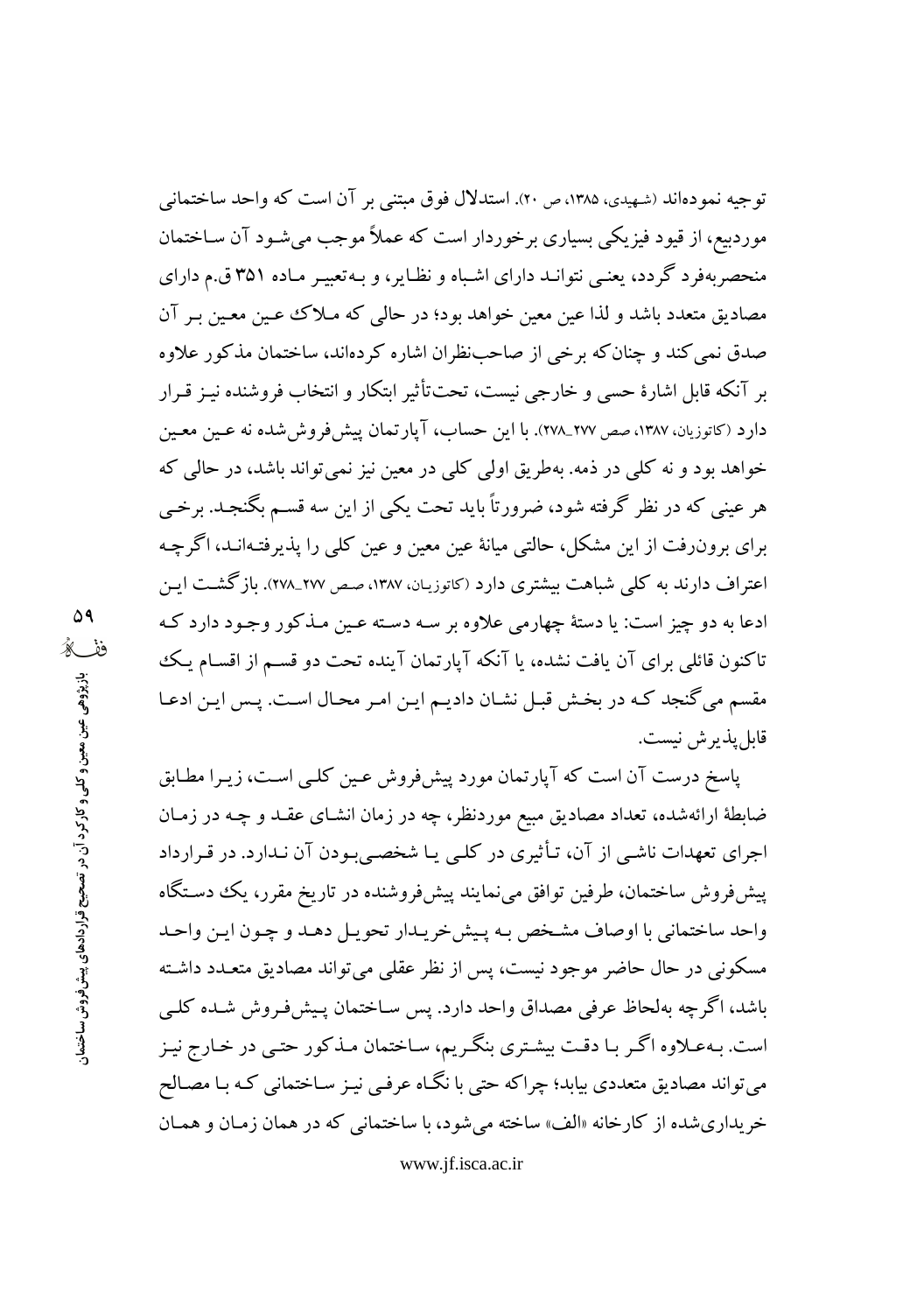مکان موجود در نقشه اما بـا مصـالح خریـداریشـده از کارخانـه «ب» سـاخته مـیشـود، تفاوت دارد و این دو، دو مصداق برای کلی ساختمان محسوب مـی گردنـد؛ مگـر آنکـه محصولات دو کارخانه چنـان از نظـر کیفـی بـه هـم نزدیـک باشـند کـه عـرف تفـاوتی مبان آن دو قائل نباشد. به عبارت دیگ ، صرف حضور در یک زمبان و یک مکبان، موجب يكي بودن ساختمانها نمي شود، بلكـه عـواملي از قبيـل مصـالح اوليـه را نيـز بايـد دخیل دانست. بدین ترتیب، یکسی از موانـع تفسـیر پـیشفرروش سـاختمان بـهعنـوان بیـع سلم از میان برداشته میشود. دو اشکال دیگر باقی میماند (لزوم قبض ثمن در مجلـس و لزوم مثلـیبودن مبیـع در بیـع کلـی) کـه موضـوع بحـث ایـن پـژوهش نیسـت و نوشـتار جداگانهای می طلبد.

### نتيجه گيري

 $\mathfrak{e}$  . ففگ

سال بیست و هشتم، شماره چهارم (پیاپی ۱۴۰۸)، زمستان ۱۴۰۰

تقسیم.بندی اعیان به سه دستهٔ معین، کلی در معـین و کلـی در ذمـه، از تقسـیمات بنیـادی مرتبط بـا امـوال اسـت. تبيـين ناصـحيح ايـن سـه اصـطلاح منجـر بـه بـروز اشـكالاتي در خصوص احکام و آثار برخی قراردادها، از جمله قراردادهای پیشفروش ساختمان شـده است. ارائه ملاک نادرست برای عـین معـین و کلـی از آنجـا نشـأت گرفتـه کـه ایـن دو اصطلاح، در سیر تکامل فقه ب وجود آمدهاند و دارای ریشههای منطقبی و فلسفی انـد، اما در مسیر ورود به عالم حقوق، این مبانی مغفول ماند و ایـن اصـطلاحات بـه مفـاهیمی عرفی تنزل یافت. با بررسی تاریخچه و مبانی پیدایش این دو اصطلاح، این نتیجه حاصل شد که عین معین عبارت است از چیـزی کـه در عـالم خـارج وجـود دارد؛ حـال وجـود خارجي حقيقي يا وجود خارجي اعتباري، و لذا از نظر عقلـي محـال اسـت كـه بـيش از یک مصداق داشته باشد. عین کلمی در ذمه نیز عبـارت اسـت از چیـزی کـه هنـوز وجـود خارجی نیافته و لذا عقلاً ممتنع نیست بیش از یک مصداق داشـته باشـد؛ هرچنـد ممکـن است در عالم واقع بدون مصداق، تكَ مصداق و يا داراي چندين مصداق باشد. بـه زبـان سادهتر، هر عینی که در حال حاضر موجود به وجود خارجی حقیقبی یـا اعتبـاری اسـت، عين معين، و هر عيني كه در حال حاضر موجود نيست و ظـرف وجـود آن ذمـه و عهـده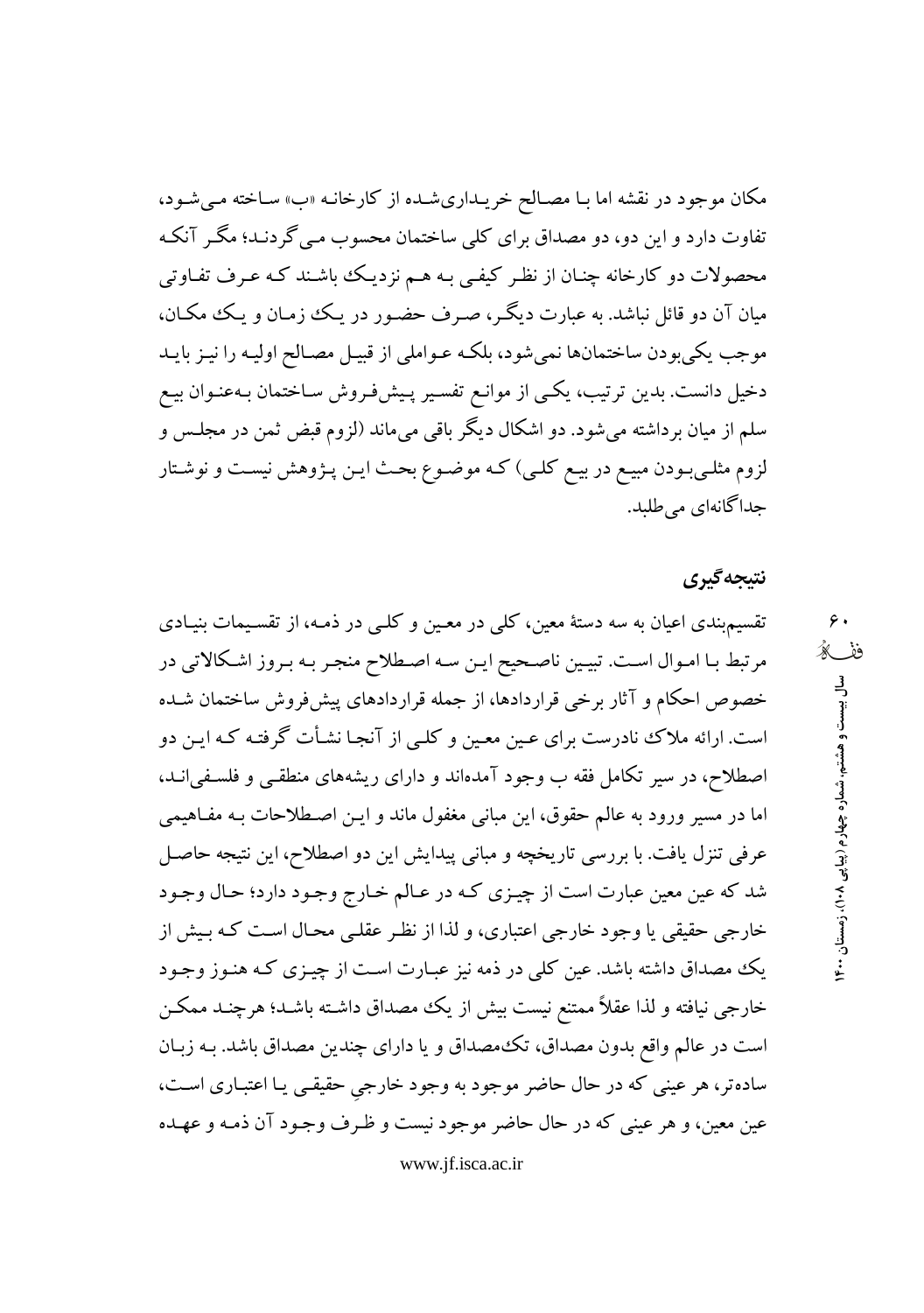است، عین کلی در ذمه خواهد بود و لازم است ماده ۳۵۱ قانون مـدنی در همـین راستا تفسیر گردد.

با این حساب، اموری از قبیل آپارتمان ساختهنشده، عین کلبی در ذمـه محسـوب میشود و حکم به بطلان قرارداد پیش فروش ساختمان بر این مبنا که مبیع در این قراردادْ عین معین است و عین معین قابلیت پـیشفروش را نـدارد، از اسـاس اشـتباه اسـت، و در نتیجه یکی از موانع سهگانه بر سـر راه تفسـیر پـیشفروش سـاختمان در قالـب بیـع سـلـم برداشته میشود.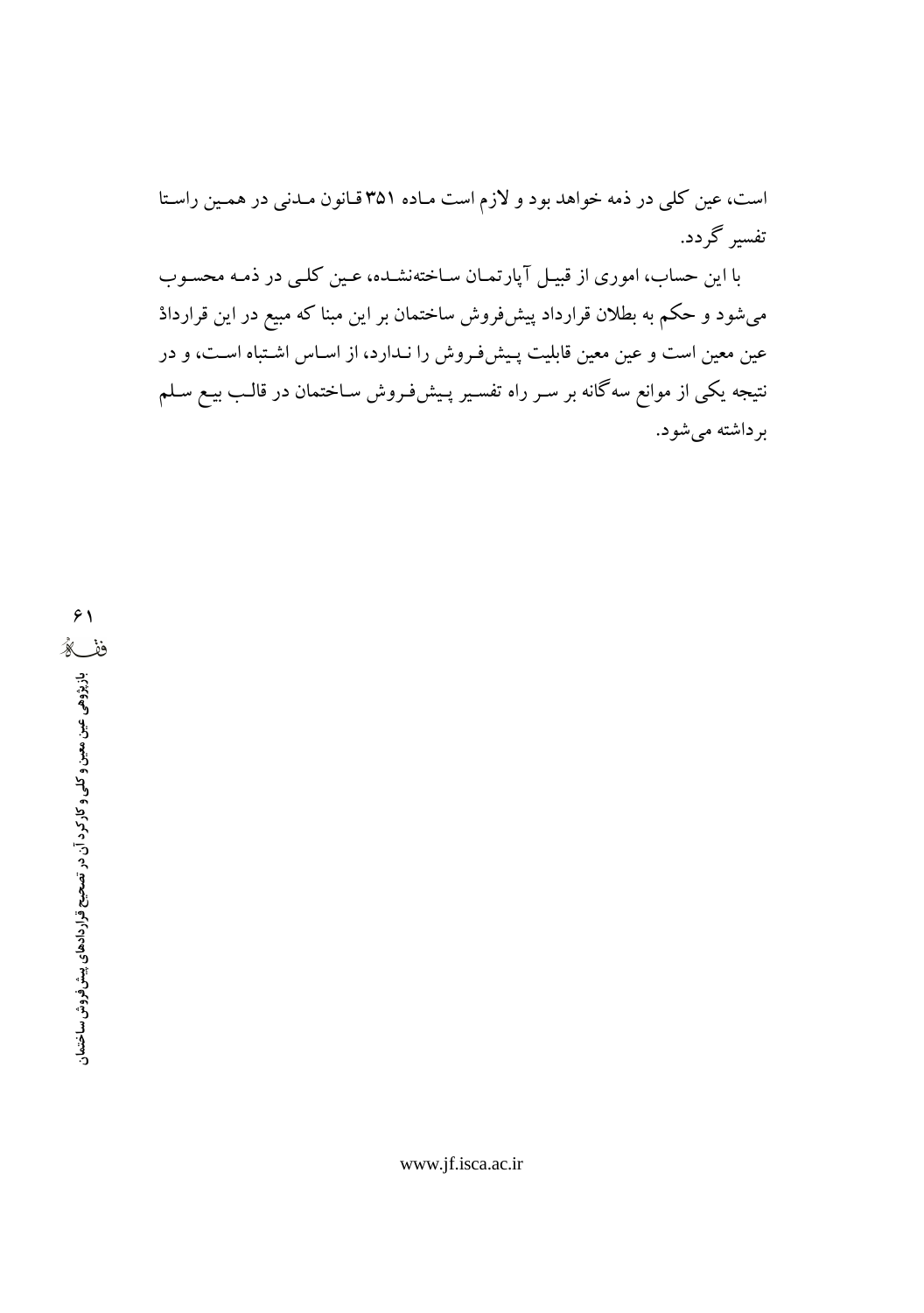# فهرست منابع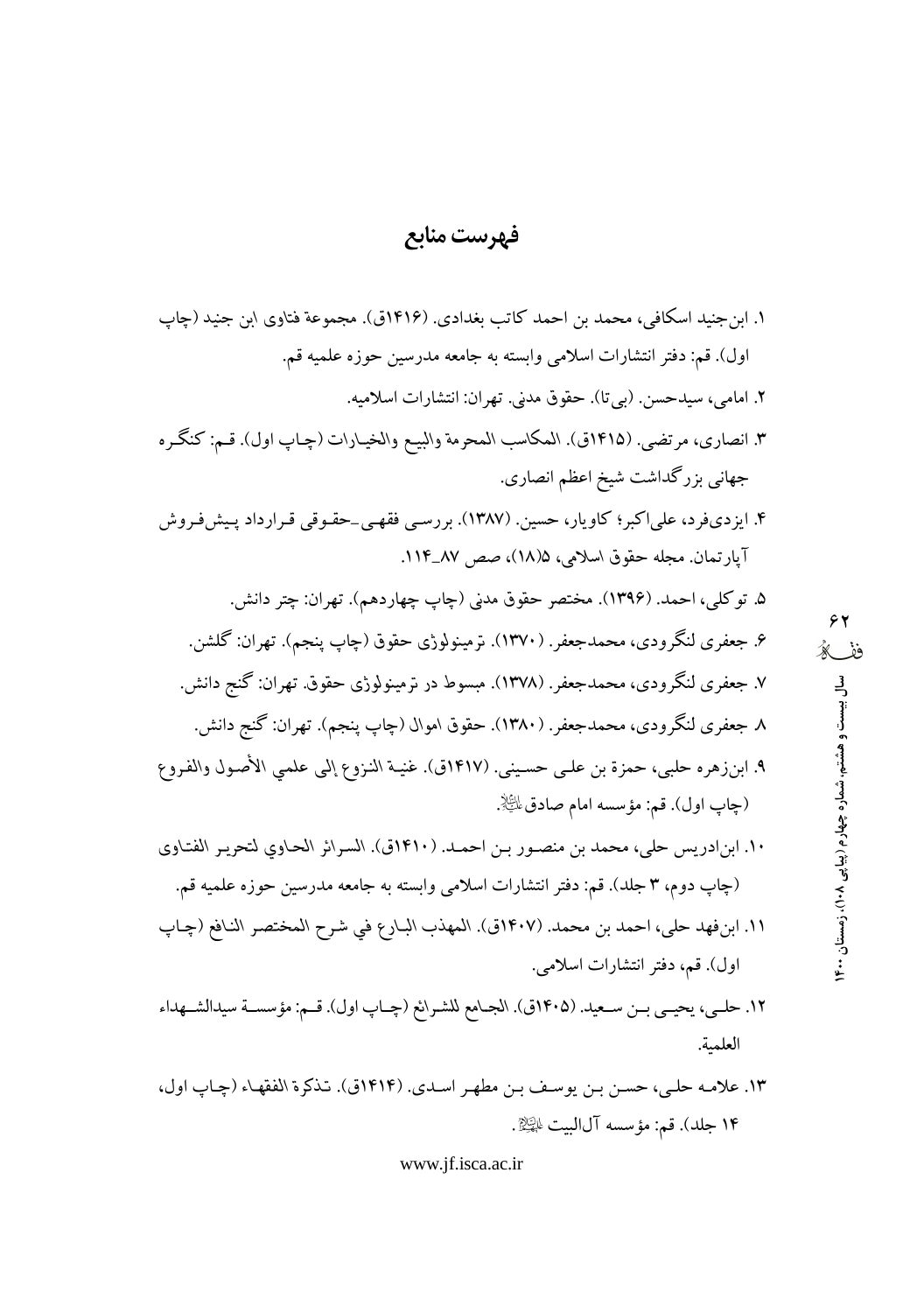- ١۴. علامه حلي، حسن بن يوسف بن مطهر اسـدي. (١٤١٣ق الـف). قواعـد الأحكـام في معرفـة الحلال و الحرام (جاب اول، ٣ جلد). قم: دفتر انتشارات اسلامي وابسته بـه جامعـه مدرسـين حوزه علميه قم.
- ١۵. علامه حلي، حسن بن يوسـف بـن مطهـر اسـدي. (١٤١٣ق ب). مختلـف الشيعة في أحكـام الشريعة (چاپ دوم، ۹ جلد). قم: دفتر انتشارات اسلامی وابسته بـه جامعـه مدرسـين حـوزه علميه قم.
- ١۶. حلـى، مقـداد بـن عبـد الله. (١٤٠۴ق). التنقيح الرائـع لمختصـر الشـرائع (چـاپ اول). قـم: انتشارات كتابخانه آيتالله مرعشى ﷺ.
	- ١٧. خوئي، سيدابوالقاسم موسوى. (بيتا). مصباح الفقاهة: المكاسب. قم: داوري.
- ١٨. خـوئي، سيدابوالقاسـم موسـوي. (١٤١٠ق). منهـاج الصـالحين (چـاپ بيسـتوهشـتم). قـم: مدينة العلم.
- ١٩. شهيد ثاني، زين الدين بن علي. (١٤١٠ق). الروضة البهية في شرح اللمعة الدمشقية (چاپ اول، محشى: كلانتر، ١٠ جلد). قم: كتابفروشي داوري.
	- ۲۰. شهیدی، مهدی. (۱۳۸۵). حقوق مدنی ۶ (چاپ ششم). تهران: مجد.
	- ٢١. طباطبايي، سيدمحمدحسين. (١٤٢٤ق). نهاية الحكمة. قم: مؤسسه نشر اسلامي.
	- ۲۲. طباطبیایی، سیدمحمدصیادق؛ کیسانی، عبیاس. (۱۳۹۳). تبیسین ماهیست حقسوقی قسرارداد ییش فروش ساختمان. مجله حقوقی دادگستری، ۷۸(۸۵)، صص ۴۵\_۸۲
	- ٢٣. شيخ طوسي، محمد بن حسن. (١٣٨٧ق). المبسوط في فقه الإماميـة (چـاپ سـوم، ٨ جلـد). تهران: المكتبة المرتضوية لإحياء الآثار الجعفرية.
	- ٢۴. عاملي كركي (محقق ثاني)، علي بـن حسـين. (١٤١۴ق). جـامع المقاصـد في شـرح القواعـد (چاپ دوم، ١٣ جلد). قم: مؤسسه آل|لبيت ﷺ.
	- ۲۵. غریبه، علی؛ مسعودی، ناصر. (۱۳۹۰). تحلیل فقهی و حقوقی قرارداد پیش فروش آپارتمـان بسا تــأملي بــر انــواع بيــع. مطالعــات حقــوفي معاصـر (فقــه و حقــوق اســلامي)، ((٢)، صص ١٥٧\_١٧٥.

www.jf.isca.ac.ir

 $\gamma$ ففگ بازپژوهی عین معین و کلی و کارکرد آن در تصحیح قراردادهای پیش فروش ساختمان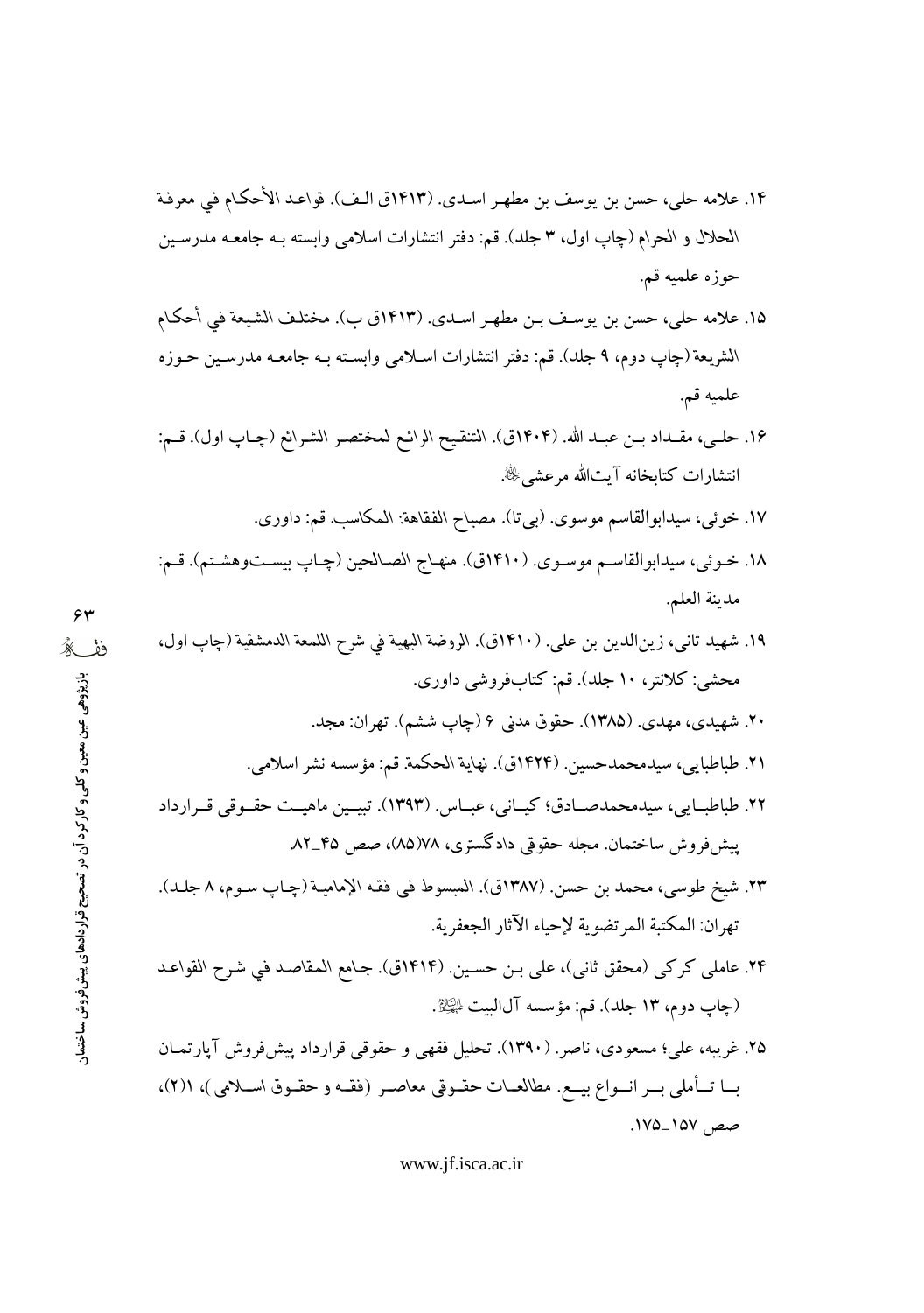- ٢۶. فخرالمحققين، محمد بن حسن حلي. (١٣٨٧ق). إيضاح الفوائد في شرح مشكلات القواعد (چاپ اول). قم: مؤسسه اسماعيليان.
- ۲۷. کاتوزیان، ناصر. (۱۳۸۷). عقود معین: معاملات معوض-عقود تملیکی (ج۱، چـاپ دهـم). تھران: شرکت سھامی انتشار.
	- ۲۸. کاتوزیان، ناصر. (۱۳۸۸). اموال و مالکیت (چاپ بیستوششم). تهران: میزان. ۲۹. کاتوزیان، ناصر. (۱۳۸۹). نظریه عمومی تعهدات (چاپ پنجم). تهران: میزان.
- ٣٠. محقق حلَّى، جعفر بن حسن. (١۴٠٨ق). شرائع الإسلام في مسـائل الحـلال و الحـرام (چـاپ دوم، ۴ جلد). قم: مؤسسه اسماعيليان.
- ٣١. مظفر، محمدرضا. (بيتا). المنطق. بيجا: دارالتعارف. ٣٢. مفيد، محمد بن محمد بن نعمان. (١٤١٣ق). المقنعة (چاپ اول). قم: كنگر ه جهـاني هـزاره شيخ مفيد.
- ٣٣. يزدي، سيدمحمد كاظم. (١٤١٩ق). العروة الوثقي (جاب اول، المحشى). قم: دفتـر انتشـارات اسلامي حوزه علميه قم.

۶۴ ففكه

سال بیست و هشتم، شماره چهارم (پیاپی ۱۰۸)، زمستان ۲۰۰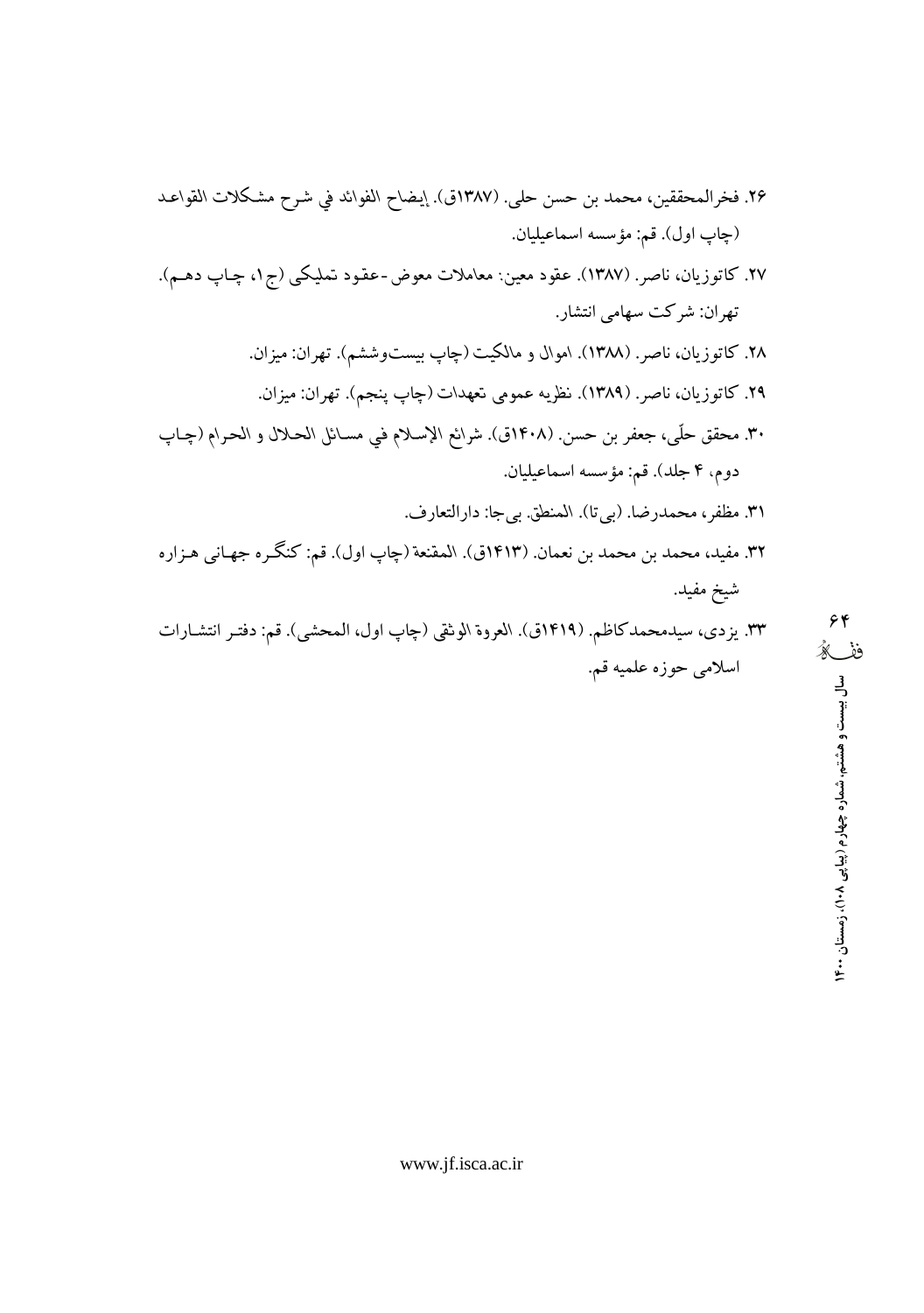#### **References**

- 1. Allameh Heli, H. (1413 AH). *Mukhtalif al-Shia fi Ahkam al-Shariah*. (2 nd ed., 9 vol.). Qom: Islamic Publications Office affiliated with the Qom Seminary Teachers Association. [In Arabic]
- 2. Allameh Heli, H. (1413 AH). *Qawa'id al-Ahkam fi Ma'arifah al-Halal va al-* Haram. (1<sup>st</sup> ed., 3 vol.). Qom: Islamic Publications Office affiliated with the Qom Seminary Teachers Association. [In Arabic]
- 3. Allameh Heli, H. (1414 AH). *Tadkirah al-Foqaha*. (1 st ed., 14 vols.). Qom: Alulbait Institute. [In Arabic]
- 4. Ameli Karaki (Mohaqiq Thani), A. (1414 AH). *Jame' al-Maqasid fi Sharh al-* Qawa'id. (2<sup>nd</sup> ed., 13 Vols.). Qom: Alulbait Institute. [In Arabic]
- 5. Ansari, M. (1415 AH). *Al-Makasib al-Muharamah va al-Bay'e va al-Khiarat*. (1st ed.). Qom: International Congress in honor of Sheikh Ansari. [In Arabic]
- 6. Fakhr al-Muhaqiqin, M. (1387 AH). *Izah al-Fawa'id fi Sharh Mushkilat al-* Qawa'id. (1<sup>st</sup> ed.). Qom: Ismailian Institute. [In Arabic]
- 7. Heli, M. (1404 AH). *Al-Tanqih al-Ra'i le Mukhtasar al-Shara'e*. (1 st ed.). Qom: Ayatollah Marashi Library Publications. [In Arabic]
- 8. Heli, Y. (1405 AH). *Al-Jame' al-Shara'e*. (1 st ed.). Qom: Mu'asisah Sayyid al- Shuhada al-Ilmiyah. [In Arabic]
- 9. Ibn Fahd Heli, A. (1407 AH). *Al-Muhadab al-Bari' fi Sharh al-Mukhtasar al- Nafi'*. (1<sup>st</sup> ed.). Qom, Islamic Publications Office. [In Arabic]
- 10. Ibn Idris Heli, M. (1410 AH). *Al-Sara'er al-Hawi le Tahrir al-Fatawa*. (2 nd ed., 3 vols.). Qom: Islamic Publications Office affiliated with the Qom Seminary Teachers Association. [In Arabic]
- 11. Ibn Junaid Scafi, M. (1416 AH). *Collection of Ibn Junaid Fatwas*. (1 st ed.). Qom: Islamic Publications Office affiliated with the Qom Seminary Teachers Association. [In Arabic]
- 12. Ibn Zohreh Halabi, H. (1417 AH). Qaniyah al-Nozou' ila Ilmi al-Usul va al- Forou'. (1<sup>st</sup> ed.). Qom: Imam Sadegh Institute. [In Arabic]
- 13. Imami, S. H. (n.d.). *Civil rights*. Tehran: Islamiyah Publications.
- 14. Izadifard, A.k., & Kaviar, H. (1387 AP). Jurisprudential-legal review of the apartment pre-sale contract. *Journal of Fiqh, 5*(18), pp. 87-114. [In Persian]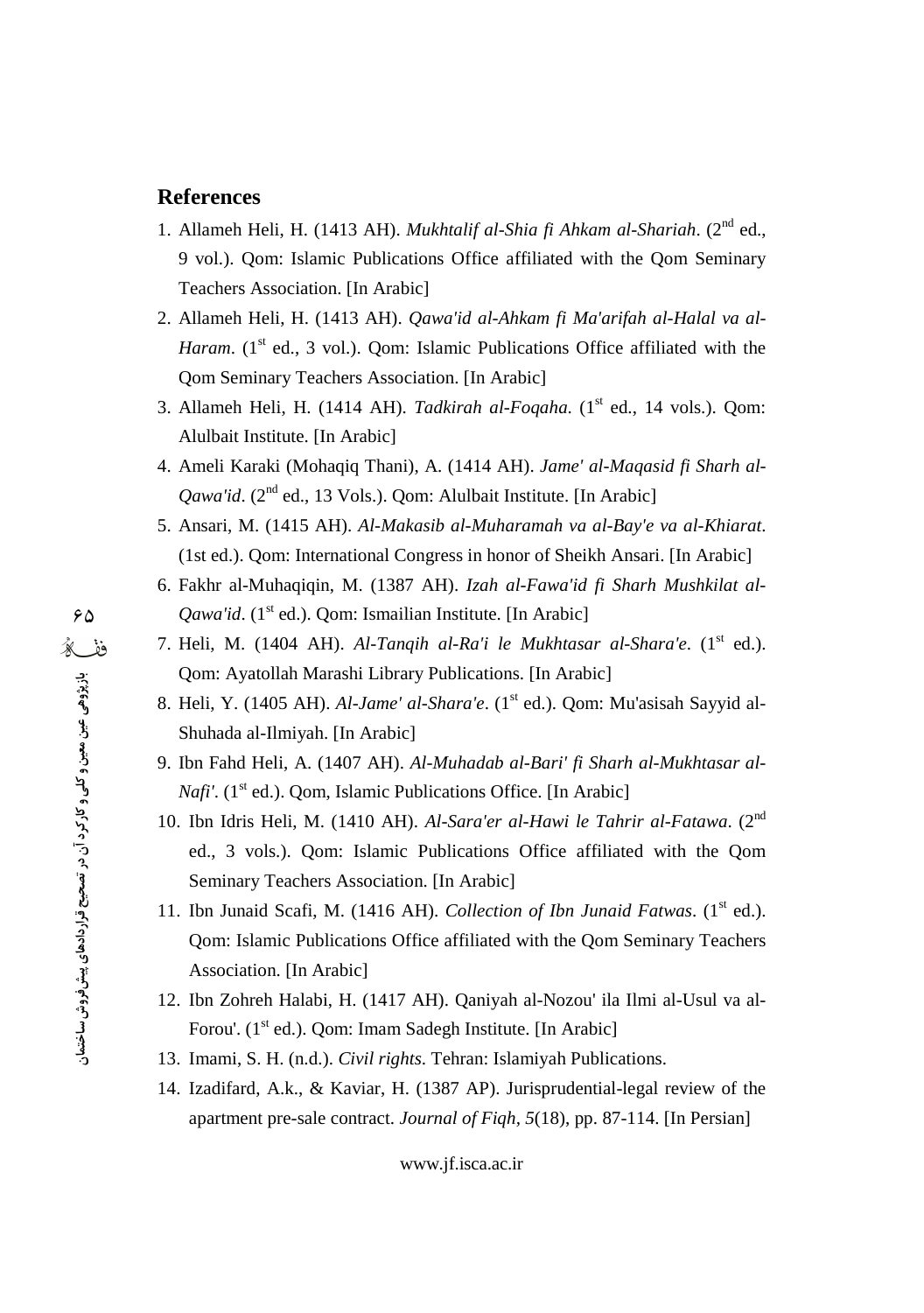- 15. Jafari Langroudi, M. J. (1370 AP). *Legal Terminology*. (5<sup>th</sup> ed.). Tehran: Golshan. [In Persian]
- 16. Jafari Langroudi, M. J. (1378 AP). *Extensive in Legal Terminology*. Tehran: Chatre Danesh. [In Persian]
- 17. Jafari Langroudi, M. J. (1380 AP). *Property Law*. (5<sup>th</sup> ed.). Tehran: Chatre Danesh. [In Persian]
- 18. Katozian, N. (1387 AP). *Certain Contracts*. (Vol. 1): Exchange Transactions - Proprietary Contracts. (10<sup>th</sup> ed.). Tehran: Enteshar Company. [In Persian]
- 19. Katozian, N. (1388 AP). *Property and Possession*. (26<sup>th</sup> ed.). Tehran: Mizan. [In Persian]
- 20. Katozian, N. (1389 AP). *General Theory of Obligations*. (5<sup>th</sup> ed.). Tehran: Mizan. [In Persian]
- 21. Khoei, S. A. (1410 AH). Minhaj Al-Saleheen. (28th ed.). Qom: Madinah al-Ilm.
- 22. Khoei, S. A. (n.d.). *Misbah al-Fiqh: al-Makasib*. Qom: Davari.
- 23. Mohaqeq Helli, J. (1408 AH). *Sharae al-Islam fi Masa'il al-Halal va al-* Haram. (2<sup>nd</sup> ed., 4 vols.). Qom: Ismailian Institute. [In Arabic]
- 24. Mufid, M. (1413 AH). *Al-Muqne'a*. (1<sup>st</sup> ed.). Qom: Sheikh Mofid Millennium 3. International Congress. [In Arabic]
- 25. Muzaffar, M. R. (n.d.). *Al-Mantiq*. Dar Al-Ta'arof.
- 26. Qaribeh, A., & Masoudi, N. (1390 AP). Jurisprudential and legal analysis of the pre-sale apartment contract with reflection on the types of sale. *Journal of Contemporary Legal Studies (Islamic Jurisprudence and Law), 1*(2), pp. 157- 175. [In Persian]
- 27. Shahid Thani, Z. (1410 AH). *Al-Rawzah al-Bahiyah fi Sharh al-Lum'ah al- Dameshqiyah*. (1st ed. 10 vols.). Qom: Davari Bookstore. [In Arabic]
- 28. Shahidi, M. (1385 AP). *Civil Law 6*. (6 th ed.). Tehran: Majd. [In Persian]
- 29. Sheikh Tusi, M. (1387 AH). *Al-Mabsut fi Fiqh al-Imamiyah*. (3 rd ed., 8 vols.). Tehran: Mortazavi Library for the Revival of Al-Jaafari Works. [In Arabic]
- 30. Tabatabaei, S. M. H. (1424 AH). *Nahayat al-Hikmah*. Qom: Islamic Publications Institute. [In Arabic]